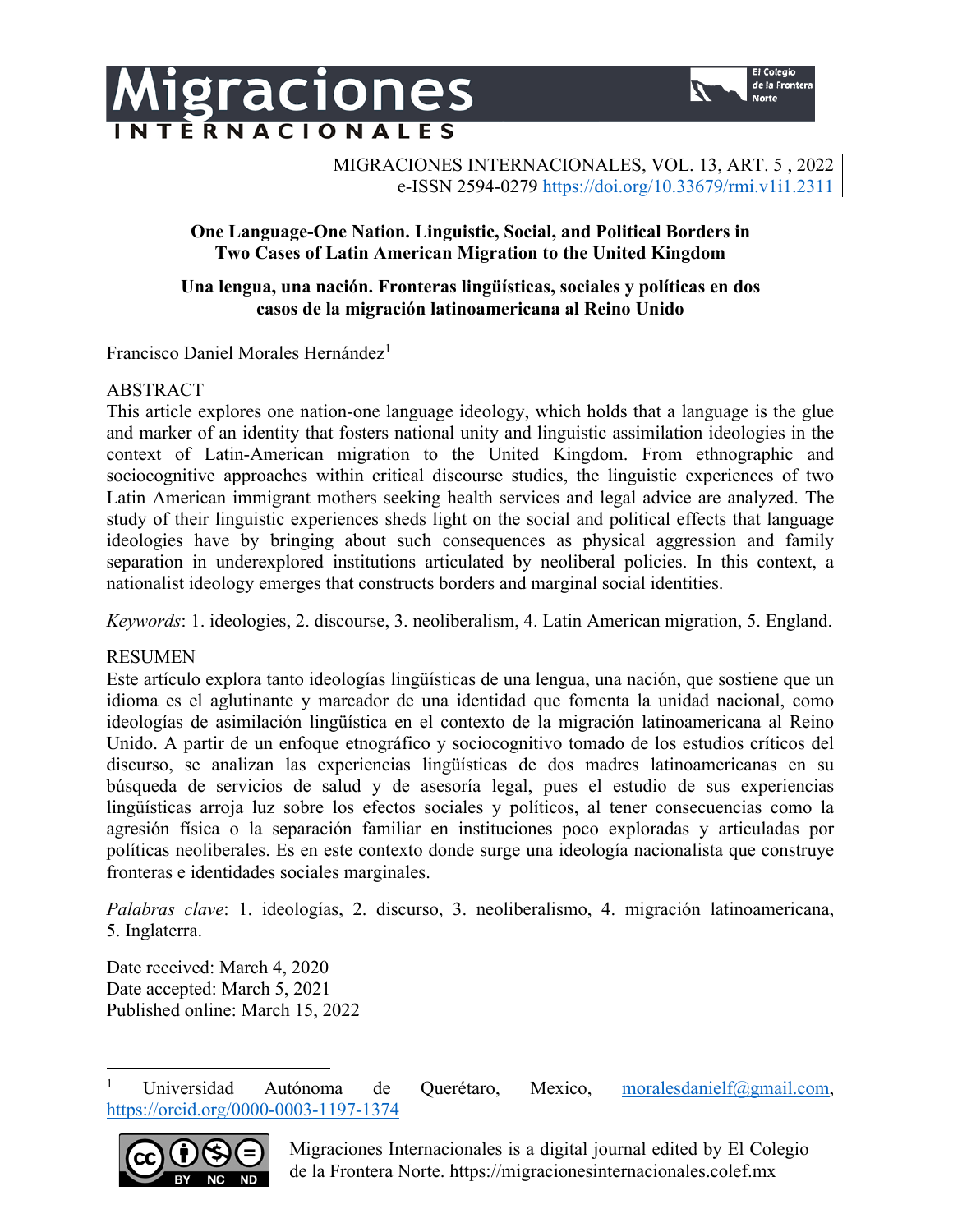## INTRODUCTION

This article comes from the need to study, from a sociolinguistic perspective, the experiences and linguistic needs of Latin American immigrants residing in the United Kingdom, whose presence has increased in recent decades. By the year 2013, more than 250,000 people of Latin American origin were registered in the country, and approximately 145,000 were residing in the city of London, where the majority are concentrated (McIlwaine & Bunge, 2016). Latin American immigrants have called themselves the Latin American community (LC), and it's made up mostly of Brazilians (37%), Colombians (23%), and Ecuadorians (8.6%), as well as Peruvians (4%), Venezuelans (4.6%), Mexicans (4.5%), Bolivians (3.2%), and Chileans (3.5%), among other nationalities (McIlwaine & Bunge, 2016). The LC gained recognition as an ethnic group in several London boroughs where they have gained access to services, as well as political participation and representation (CLAUK, 2015). However, McIlwaine (2015) points out that groups such as Ecuadorians, Bolivians, Colombians, and Brazilians often find themselves in an irregular status when the tourist visa on which they arrived in the United Kingdom expires.

Sociolinguists, who in the last two decades have focused on narratives of geographic relocation (Blommaert, 2010), have captured the presence of Latin American immigrants. For example, Block (2006) documents in his study the lives of three Latin Americans in London, and questions the frequent assumption of a uniform ethnic identification of a very diverse cultural group. Other studies (Márquez Reiter & Martín Rojo, 2015; Patiño Santos & Márquez Reiter, 2019) explore the impact that the limited ability to speak English has for some members of this community who often occupy the lower socioeconomic strata, as well as the interrelationships through the construct of banal interculturalism that sheds light on how they negatively describe their experiences with other Latin Americans.

However, the analysis of the linguistic challenges and social exclusions that Latin Americans face when trying to access health services, as well as their experiences within other institutional spaces, have received little attention. The study of their linguistic challenges becomes pertinent due to the need to shed light on the social and political effects that not speaking the English language or not knowing a specialized legal language, can have, with consequences such as physical aggression or family separation in the receiving society. This article explores these challenges and exclusions, by analyzing the discourse of the two interviewed participants, through a sociocognitive approach. The latter also incorporates ethnographic observations for a better understanding of their experiences. A sociocognitive approach allows us to investigate social inequality critically, by unveiling the ideologies that emerge implicitly and explicitly through discourse, which is conceived as a social practice. That is to say, a discourse can sustain or transform people's lives within social domains such as family or work, at different scales of social reality such as regional, national or global (van Dijk, 2014).

This article aims to contribute to studies of the experiences of a group of people in which scrutiny of linguistic ideologies of 'one-nation, one-language' and linguistic assimilation have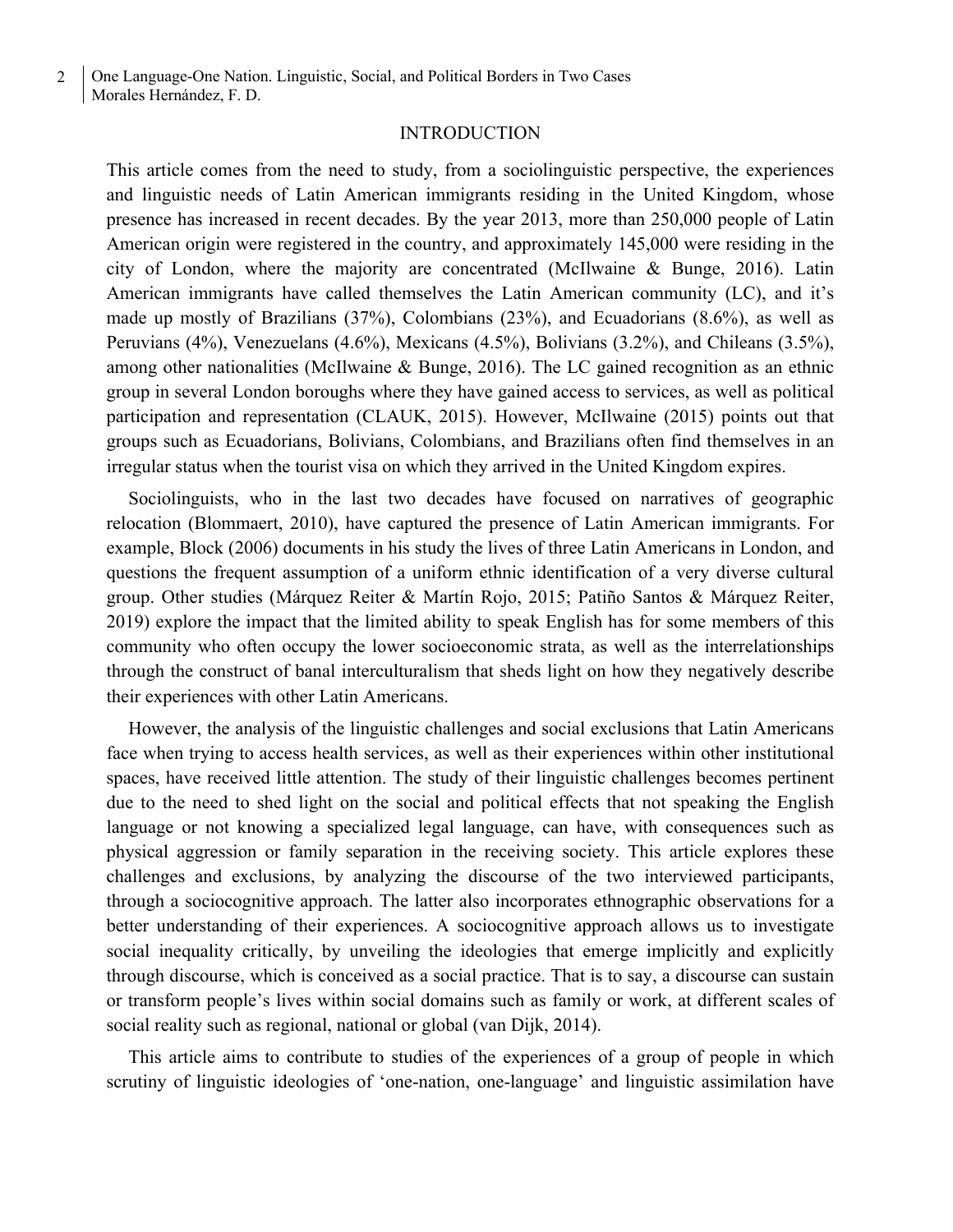received little attention. Linguistic ideologies have an effect that builds linguistic borders that lead to social and political exclusion.

Therefore, the research questions that this article attempts to answer are: To what extent do monoglot ideologies hint at nationalist ideologies that can motivate symbolic power against the participants in this study? How do the participants deal with the linguistic exclusions they have experienced? These questions allow us to understand what material and symbolic resources the participants have to face the realities they tell and that are not isolated from political and economic processes in a London society affected by neoliberal policies.

The first part provides a brief description of Latin American migration to the United Kingdom, pointing out its causes and characteristics (McIlwaine & Bunge, 2016). This description provides us with the selection of concepts such as linguistic ideologies and the contextualization of the study within neoliberal policies. Subsequently, the methodology that has allowed the compilation and analysis of the testimonies of two immigrant mothers from Chile and Mexico will be presented. Their stories are included and are the center of the argument in this article since; on the one hand, they allow us to observe how the 'one nation-one language' linguistic ideology and linguistic assimilation derive in the discriminatory attitudes they report. On the other hand, their experiences also shed light on language policies that have been influenced by neoliberal policies in the spaces where their stories take place.

The last section includes final comments on the linguistic element, which allows us to answer the research questions and understand its relevance in nation-State in a context of migration, as well as pointing out the social relevance of the organizations on which Latin American immigrants rely on.

### RESEARCH CONTEXT

Latin American migration to the United Kingdom is a migration from South to North, mainly reflecting the disillusionment of the societies of origin. Some of the triggers for emigration are the lack of political stability, a low economic income, and the absence of the rule of law in particular decades. Researchers such as McIlwaine (2011) and Patiño Santos and Márquez Reiter (2019) agree that the 1970s and 1990s are characterized by dictatorships and neoliberal economic projects that influenced the migration of Latin Americans not only to the United Kingdom but also to Spain.

This last country has been one of the main destinations for immigrants from Peru and Chile, but mainly from Ecuador and Colombia. Although many emigrated to Spain through bilateral agreements (Padilla & Peixoto, 2007), other factors such as the Colombian armed conflict and the Asian economic crisis also influenced more than a million people to leave their home country (Reina & Zuluaga, 2012). On the other hand, add the floods in Ecuador, which affected crop exports and worsened the economic crisis, and forced more than 500,000 people to emigrate to the United States, Italy, and Spain, where many had lived (Jokisch, 2014).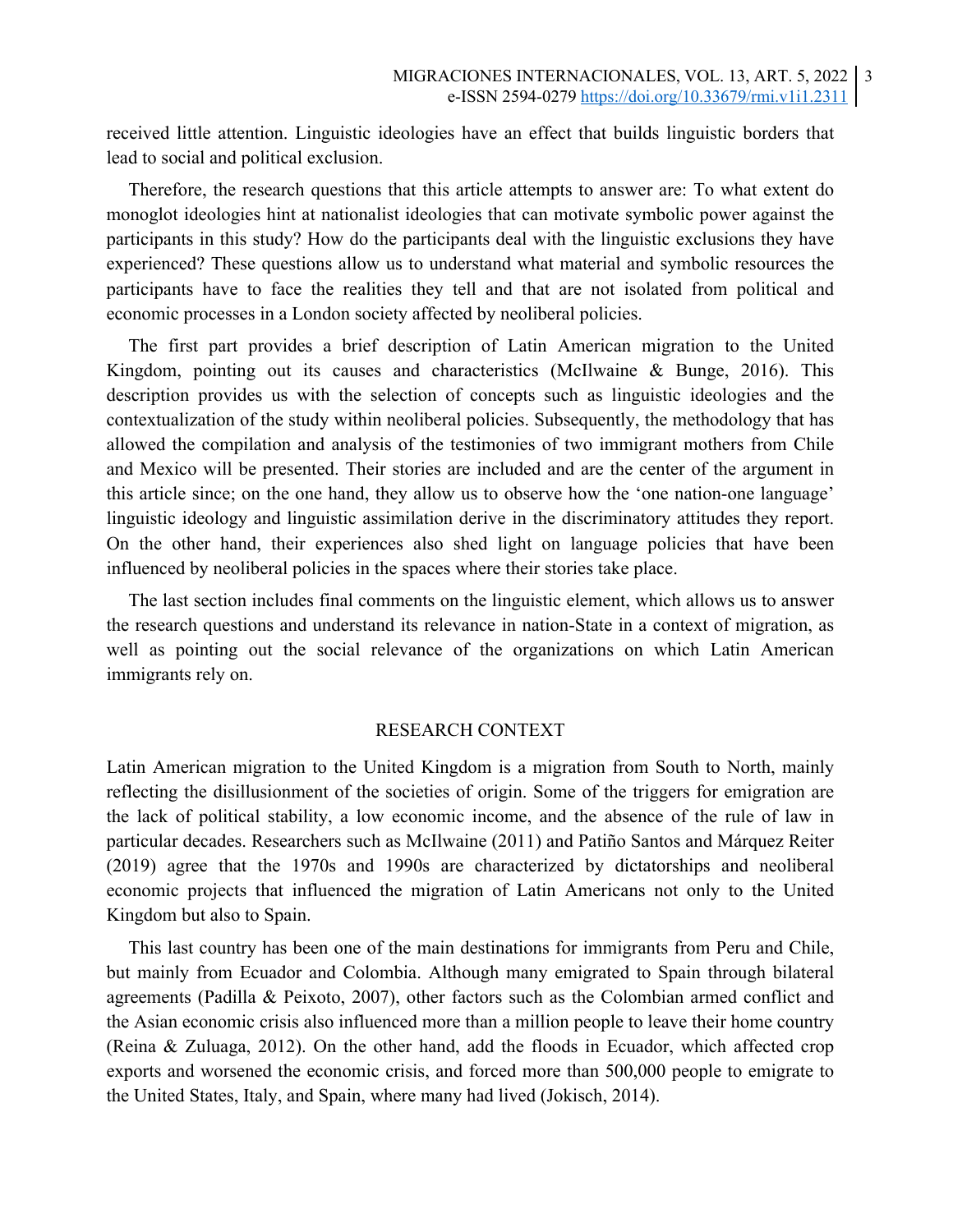In addition to all of the above, the approval of more rigid immigration laws such as the *USA Patriot Act* and the *Enhanced Border Security* together with the *Visa Entry Reform Act*  (EBSVERA) in the United States influenced the reorientation of migration to other destinations (Lacque, 2011). At the same time, the United Kingdom became a receiving society, giving asylum to Colombians and Ecuadorians, who eventually received residency through regularization programs such as family amnesty in 2003 (McIlwaine & Bunge, 2016).

Other factors such as the growing economy of Spain from 1995, the labor demand in construction, tourism, and domestic work, also attracted Latin American immigrants (Vicente Torrado, 2005). However, McIlwaine (2015) reports that the economic crisis that hit Spain in 2008 harmed not only Ecuadorians, Colombians, and Bolivians but also Peruvians and Venezuelans, who already had a European passport, and forced them to relocate their lives to the United Kingdom, where they had also formed transnational ties decades earlier. As mentioned before, by the year 2013 the presence of more than 250,000 people of Latin American origin were registered in the country, and approximately 145,000 were registered in different London boroughs; Southwark and Haringey are the boroughs where the majority are concentrated due to the lower rental costs, compared to Chelsea Westminster, Camden, and Kensington, which is home to Mexicans and Argentines due to their higher socioeconomic status (McIlwaine & Bunge, 2016).

The academic profiles of Latin Americans, their proficiency in English, and their limited economic resources are relevant aspects to consider when moving their lives to a new society. On one hand, their migration exemplifies stratification patterns such as the declassification and disqualification of their professions (Yépez del Castillo, 2007).

The declassification refers to changes in the living conditions of an individual such as loss of economic power, prestige, or social status that previously belonged to him (Block, 2017), and the disqualification of their professions is expressed in the experiences of Latin American migrants who obtained a bachelor's degree or a technical career in their home countries but do not practice them (Wright, 2011). It should be noted that migrants' learning of the English language is hampered by the nature of their jobs, which are often outsourced with low wages and involve fragmented schedules (Mas Giralt, 2017).

As we will see in this study, among other challenges that Latin Americans face in learning English are the family responsibilities that some of them have in having to care for their children. In addition, in their work context, McIlwaine (2015) mentions that they don't receive payment for the work they do and it's a practice of exploitation faced by those who have an irregular migratory status and can't speak out for fear of being reported to the immigration authorities, or because of their inability to communicate in the English language.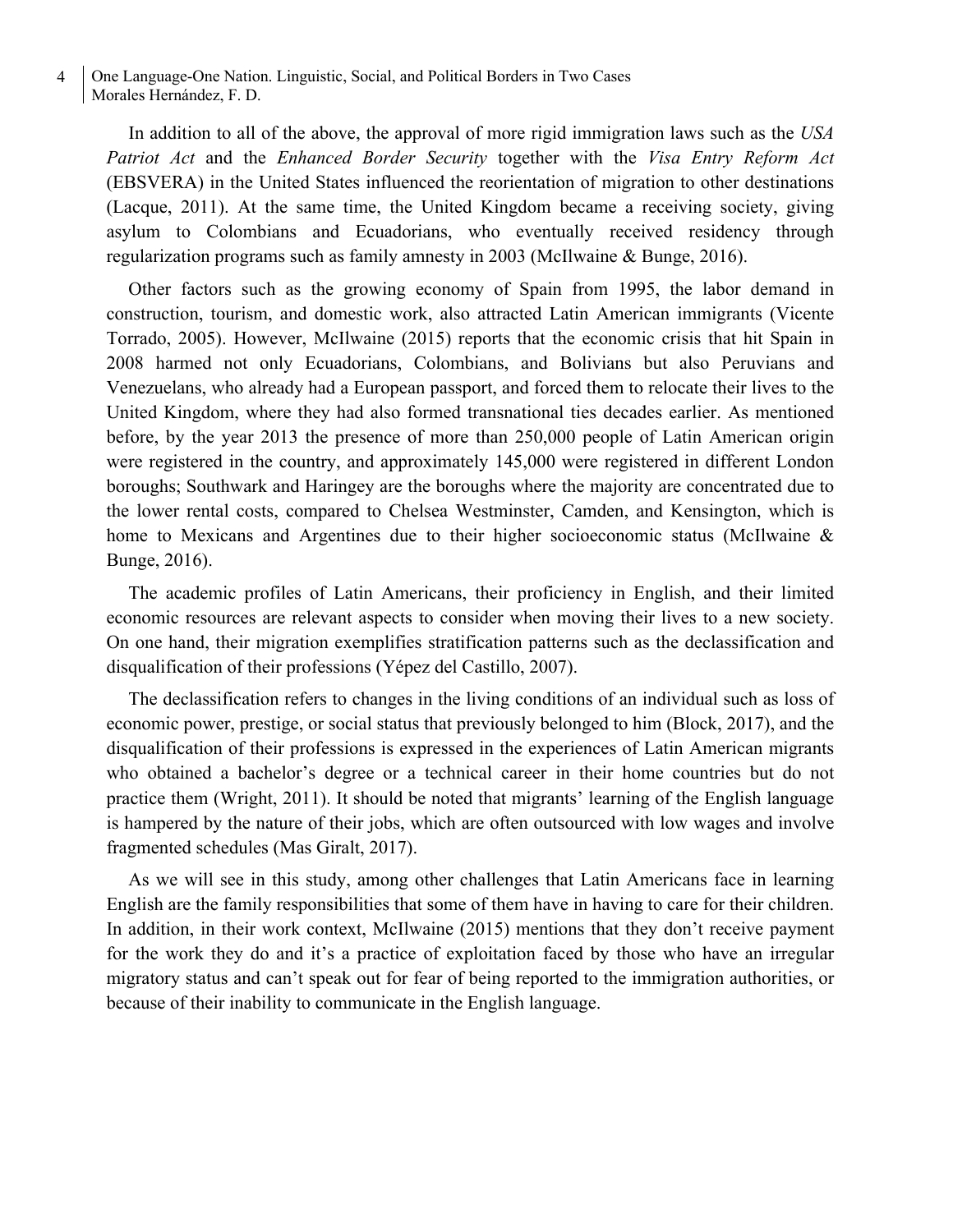## LINGUISTIC IDEOLOGIES AND NEOLIBERALISM

Research on linguistic ideologies originates within anthropological linguistics from a socioanthropological perspective that takes into account its historical origin. For example, anthropological linguists place the word *ideology* in France at the end of the eighteenth century, as a coinage of Destutt de Tracy, and argue that the word is associated with negative meanings originating in the Napoleonic era. Furthermore, anthropological linguists argue that *ideology* is revealed in contextual linguistic practice (Silverstein, 1998). That is to say, in explicit speech about language, as well as in the regimentation of language use. Although this interpretation highlights the linguistic element and vessel of ideology, there is another important factor. Kroskrity (2004) urges us not to lose sight of ideology as a doxa, or dominant ideology that is naturalized and rarely emerges in discursive consciousness.

The interpretations of linguistic ideologies are diverse due to their complex contextual manifestation. Meaning, the interpretations respond to the experience of a social position in which education, gender, or ethnicity influence how reality is made sense of or experienced, given that they show a partial nature of the conceptions and uses of language (Kroskrity, 2004). However, in this analysis, we will understand linguistic ideologies as socially, politically, and morally charged cultural assumptions about the way language functions in social life and the role of particular linguistic forms in a given society (Woolard, 2016). This last interpretation is interrelated with the social and political roots and bases of linguistic ideologies, and it allows us to move away from a cognitive domain that, at first sight, seems to be its main origin and terrain. This is an important caveat in our initial understanding of linguistic ideologies, because it in turn provides clarity since, as Milani and Johnson (2010) argue, they cannot be solely located within a domain of ideas about language, nor can their interpretation be reduced to responses about language at the individual level.

One of these ideologies is the one of 'one language-one nation,' which comprises political and linguistic dimensions at different levels that are all interrelated. Such ideology maintains that a single language is the binder and the marker of identity that fosters national unity (Piller, 2016). However, when looking at the history and mechanisms used by individuals in power, there are clear examples that show the partial and political interests of certain groups that seek to privilege one language and marginalize others for the supposed good of the nation. For example, in the context of the French Revolution, Blommaert and Verschueren (1992) note how French was spoken by a minority, who used it as a means for administration of what would later become the State. They also argue that the Universal Declaration of the Rights of Man and the Citizen did not have a beneficial impact on either the Bretons or the Occitans due to the imposition of French as the language of education in French schools, which resulted in the decrease of linguistic diversity in the ideological process of nation-State.

Similar examples to the aforementioned are found in both the United Kingdom and the United States. In the former, Welsh was officially banned, and its speakers were punished for using it (Sallabank, 2011). In the latter, the movement called *English Only* provides a clear example of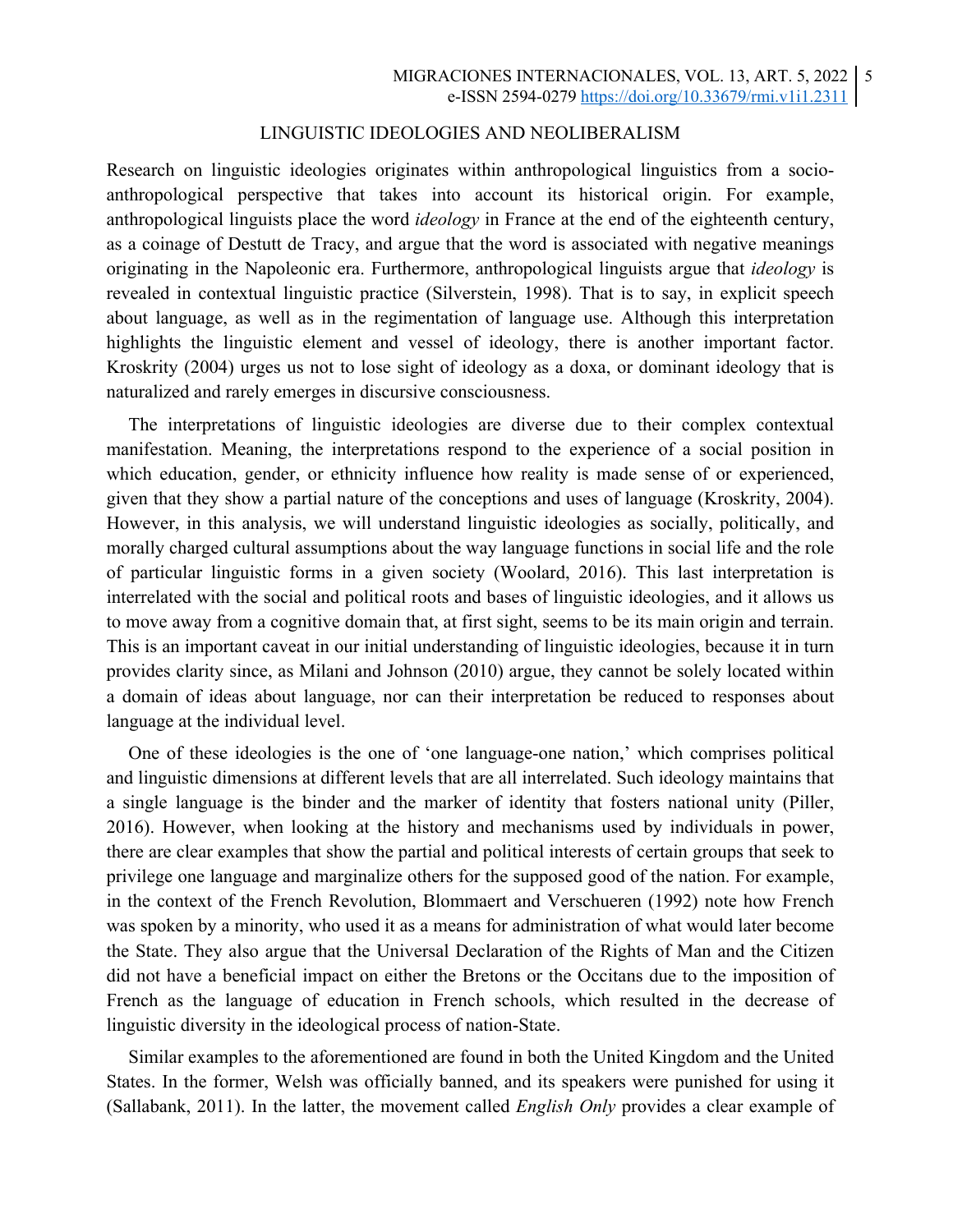the ideology of 'one language-one nation'. Its supporters argue that English is a common bond that has allowed Americans from various socioeconomic strata to overcome differences among themselves, but also that linguistic diversity leads to political separatism (Crawford, 2000). At the base of these historical and political events, we find what Blommaert (1999) has called the dogma of homogenism; the mobilization of the idea that monolingualism is the norm or the ideal for society, something that, however, contradicts the factual presence of multilingualism in the vast majority of societies, including the United Kingdom and the United States.

The linguistic ideology of 'one language-one nation' is closely related to linguistic assimilation. This last one promotes the idea that linguistic diversity represents a danger to social cohesion, and even an obstacle to the integration of individuals in a receiving society, because multilingualism creates a babelic social environment that is not conducive to communication between people (Martín Rojo, 2002). This vision presents a series of problems given that, as we will see in the participants' stories, it suggests and promotes exclusion and inequality in several social domains, and carries overtones of value judgments. Meaning, those people who speak a language other than the *de facto* language or that of state institutions, are considered individuals who don't abide by the rules, wrongdoers, and who often face antagonistic attitudes cemented and legitimized as nationalists. This ideological representation of monolingual nations, which as mentioned above is inconsistent with their current linguistic constitution, can manifest at the institutional and individual level and reminds us that linguistic ideologies apply to everyone (Kroskrity, 2004).

Furthermore, the ideologies of linguistic assimilation and of 'one-language, one-nation' must be understood and contextualized in a specific historical moment such as the present, in which there has been a tendency to implement policies from a neoliberal logic. For the purposes of this article, the latter is synonymous with deregulation and outsourcing, which has resulted in job insecurity (Harvey, 2005), and it has not only dictated the dismantling of labor rights, but also the cutback of social benefits, which has significantly influenced high levels of inequality (Sapiro, 2010). This cutback has also affected other sectors such as healthcare, education, and, in England, language policies such as the provision of English classes for immigrants.

In 1960 the English government financed English classes for Speakers of Other Languages (ESOL), to meet the linguistic and educational needs of immigrants (Granada, 2013). However, Hua and Wei (2016) report that in 2007 and 2011 the government significantly reduced funding for ESOL classes; recently, in 2016, funding reduction was up to 60% (Action, 2016). This has resulted in the withdrawal of payment exemptions and the introduction of fees for these courses, eligibility requirements limited to a certain class of immigrants in addition to long waiting lists for applicants that range from months to years, which generates processes of exclusion and social isolation (Action, 2016).

This has motivated actions from other sectors of society that try to meet the needs of Latin American immigrants. The presence and role of non-governmental organizations (NGOs) such as *Casa Latinoamericana* and the Indoamerican Refugee and Migrant Organization, both located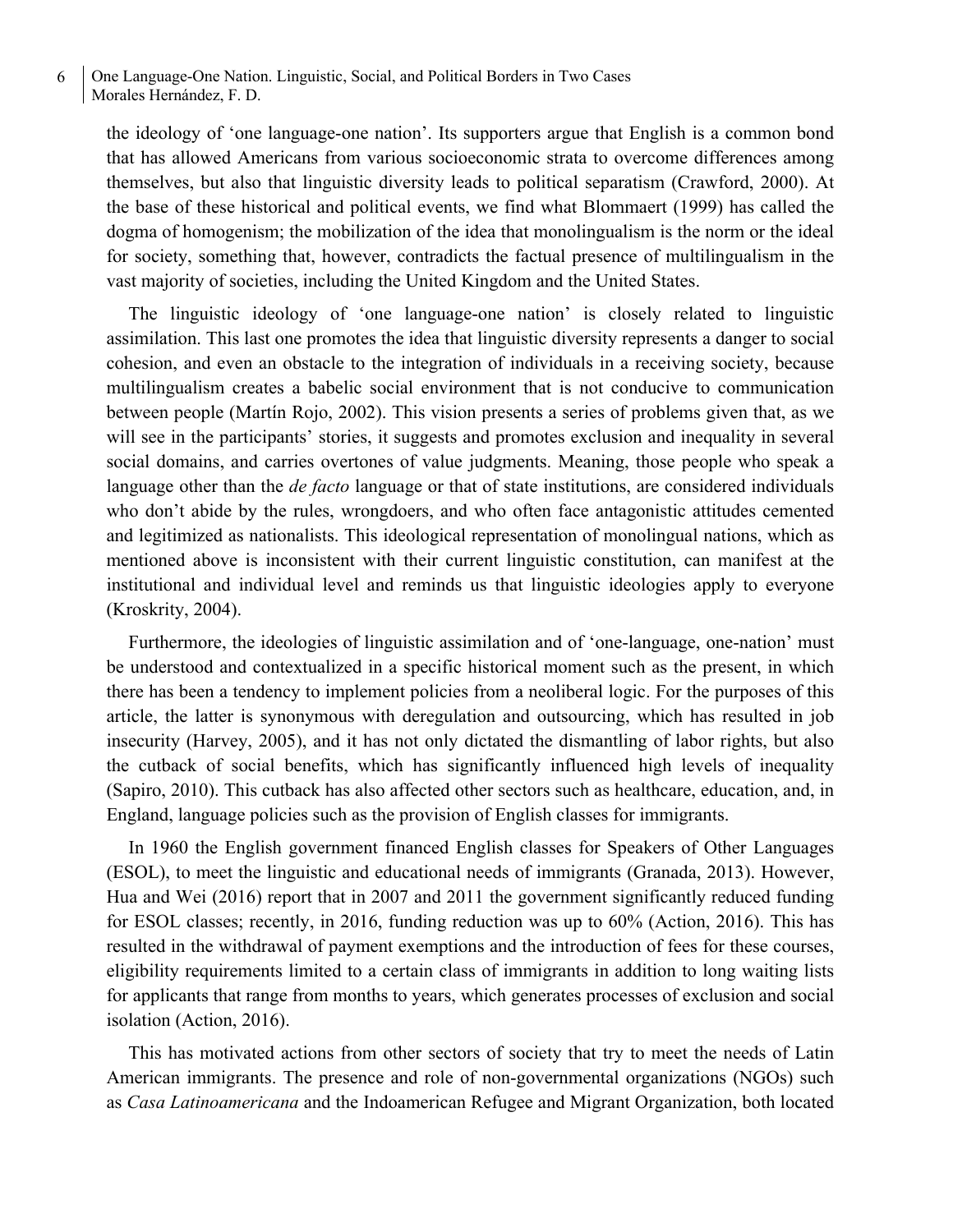in London, in the Camden and Lambeth boroughs respectively, provide free or "low cost" English courses, offered by volunteers twice a week, or for a limited time. Such action demonstrates what some authors have called discharge of social responsibility since it's civil society that's been addressing the needs of immigrants, both legal and linguistic (Codó, 2013).

In this article, we'll see how the experiences of the two participants included here are intertwined with the role of one of these NGOs, to which they turn to overcome the legal and linguistic obstacles and challenges they face in London.

#### METHODOLOGY

The accounts that allow us to understand the linguistic experiences and metalinguistic descriptions in this article were collected as part of a larger research project. In it, 16 people of seven different nationalities in London 2015 participated and involved five-month fieldwork in which life story interviews were conducted. Regarding the fieldwork, the author of this article joined events that Latin Americans attend for different reasons. These ranged from festivals held in public parks in which immigrants promote their culture through traditional dances and typical food, and where they set up information modules on healthcare services, psychological assistance, and labor rights. Additionally, visits and observations were made in other locations such as the markets in Lambeth and shopping centers located in the municipality of Southwark, south of London, where restaurants and cafes, among other businesses, are mostly managed by Latin Americans and function as meeting places and sources of employment.

Other important organizations offer legal advice in Spanish related to immigration policies, childcare services, and English classes for people of Latin American origin. An example of this are the aforementioned NGOs, which the researcher frequently visited and where he established contact with the two participants included in this article.

As for the life stories, they present a methodological instrumentality in which the participants decide the direction that the narration of the events should take, as well as the selection of topics they consider relevant to their own lives (Linde, 1993). Besides, life stories focus on the human being (Atkinson, 2002). This last feature could mitigate the adversities described here and is the vessel through which they have highlighted the need to communicate their social realities, linking the micro-level experience of the narrative with the macro aspects such as historical, economic, and political factors that influence the perspective of the participants (Pavlenko, 2007).

The interviews were conducted in Spanish, after having interacted with both participants in the aforementioned spaces and after having obtained their consent to conduct said interviews. They were recorded and later transcribed verbatim. Thus, the information collected in the interviews is subjected to a discursive analysis that is complemented by the observations made during the fieldwork.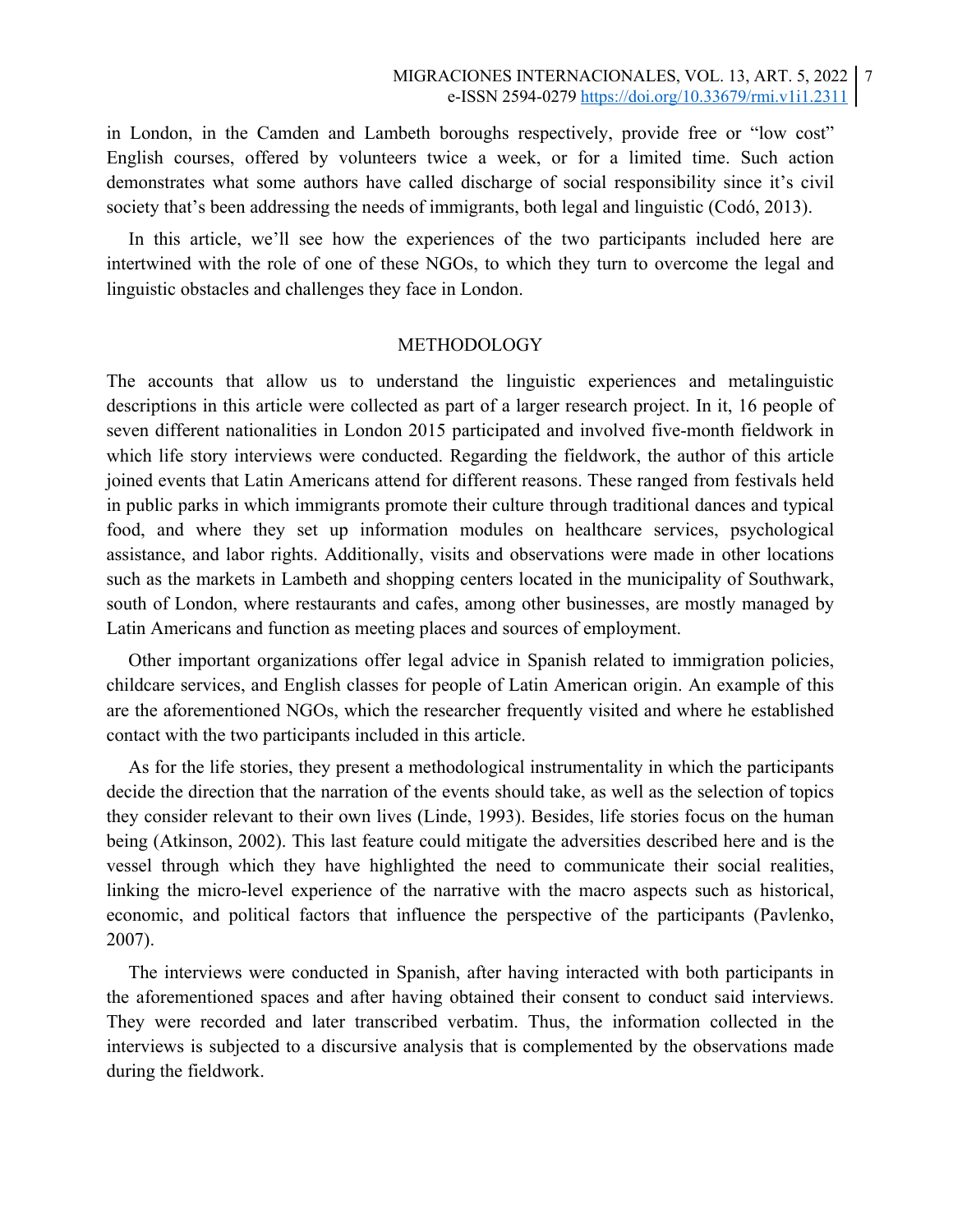This article analyzes the life stories of two women whose pseudonyms are Julia Silva, from Chile, and Sara Robles, from Mexico.2 Their experiences are contextualized in hospitals and social services offices, and as mentioned above, they are included because they allow us to observe how the linguistic ideologies analyzed here derive from the discriminatory attitudes they report. It is worth noting that fragments of their stories are included, not to generalize the experiences of Latin Americans in London, but to make an in-depth analysis of their stories from an emic perspective, which, on the one hand, shows how they make sense of the social reality they experience, and on the other hand, enable us to understand how a language is related to the structuring of relationships of power and inequality.

Finally, it is pertinent to recognize an important aspect in the events narrated by the participants. To a certain extent, there is an element of co-construction, since my presence there as a Latin American researcher and the formulation of questions that could allow me to better understand their experiences contributed to the direction of the topics that the participants touched on during the interviews (De Fina & Georgakopoulou, 2012).

#### CRITICAL DISCOURSE STUDIES

To analyze the stories collected, this work uses a sociocognitive approach within critical discourse studies. As mentioned in the article's introduction, its choice as an analytical tool lies in its focus on problems of social inequality that can be manifested explicitly and implicitly in the use of language (Wodak, 2001). In a sociocognitive approach, mental models mediate the relationship between discourse and society. These refer to subjective representations of personal experiences, which in turn are understood as semantic and pragmatic models (van Dijk, 2016). The former represents the situation of what discourse is about and accounts for the presuppositions and implications derived from the explicit information contained within a discourse (van Dijk, 2014). The latter account for the suitability of the communicative event and how a personal experience should be described in a specific context. For example, how an accident is reported to a friend will differ from how it is reported to a doctor since mental models organize the selection and production of information by tracking our intentions in speech, as well as the environment and the participants of the situation described by the speakers (van Dijk, 2014).

It is worth mentioning that the aforementioned mental models are multimodal. Meaning that they incorporate information from social experiences that include the visual, the emotional, the auditory, and the evaluative, as well as acting as an interface between the sociocultural experience and the discourse that builds events from the perspective of the individual (van Dijk, 2014). In this light, mental models not only build or interpret personal experiences from what seems to be an isolated cognitive domain but are also based on a partial social cognition. This interpretation allows us to identify and analyze how the participants make sense of their social

<sup>&</sup>lt;sup>2</sup> These pseudonyms are used to anonymize the identity of the two participants.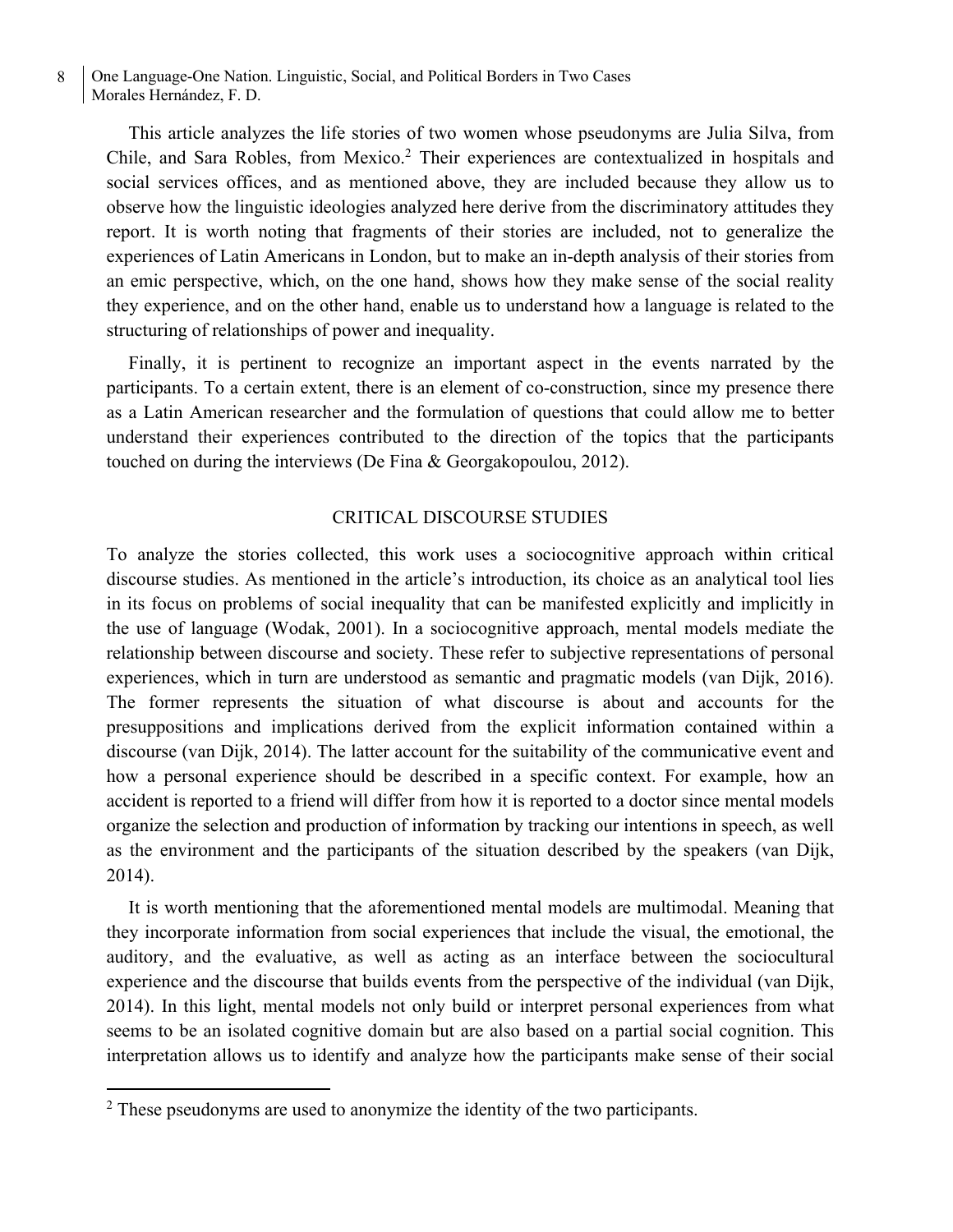experiences with other individuals in institutional spaces, since it operates as a medium that brings us closer to the reality narrated. Considering the above, the unit of analysis on which this study focuses is the local meaning. This term refers to lexical choices and rhetorical strategies, such as the implications already mentioned above, that go beyond the literal meaning of what the speaker expresses (van Dijk, 2006). Furthermore, the analysis will also consider another rhetorical strategy such as the metaphor. By metaphor, we mean a reference to something other than what it originally or literally means, to suggest a similarity between two different things (Knowles & Moon, 2006). It should be noted that the use of metaphor is ubiquitous in everyday language and that it also has social relevance. Several authors have studied and demonstrated how the metaphor can transcend its rhetorical purpose in the sense that it regulates our normal behavior and structures social relationships, given that the way in which people decide to talk about social phenomena contributes to a certain type of understanding of what society is (Lakoff & Johnson, 2003).

The decision to focus on this unit of analysis is based on the intention of the discourse and its analytical tool. On the one hand, lexical choices are categories that are under the control of the speaker, and therefore suggest a deliberate use of language (van Dijk, 2014). On the other hand, its analytical instrumentality helps us to account for the linguistic ideologies that the participants indicate, and that allows us to establish connections between the multiple dimensions of the discourse and the society in which their experiences are contextualized.

## ANALYSIS

#### *Julia*

After partaking in various activities that constituted the fieldwork of this study, such as visits to festivals, informative talks on migrant labor rights and NGOs in London, I met Julia. At the time of the interview, Julia, her husband, and their son had resided in England for two years but had previously lived in Spain for eight years, where they obtained Spanish citizenship. They left Chile due to their son suffering from cystic fibrosis, which was initially treated in Spain. However, because he required more advanced medical treatment, they decided to immigrate to England, where he could get it. Her husband works as a cleaner in London and she takes care of their son, who needs frequent medical check-ups. The son is the only one in the family who speaks English. In her testimony, Julia describes that she has received support from other Latin Americans, who have proven to be a strong social network. On her first visit to the hospital, Julia explains how a Colombian woman acted as an interpreter to help her get the medical attention her son needed. However, Julia has faced discriminatory attitudes at the hospital where her son is treated.

The medical treatment that Julia's son receives is very rigorous. He needs to go to the hospital regularly for his intravenous detoxification, in addition to the physical therapy and the medications he takes at home. He also always carries an oxygen tank. According to Julia, he is in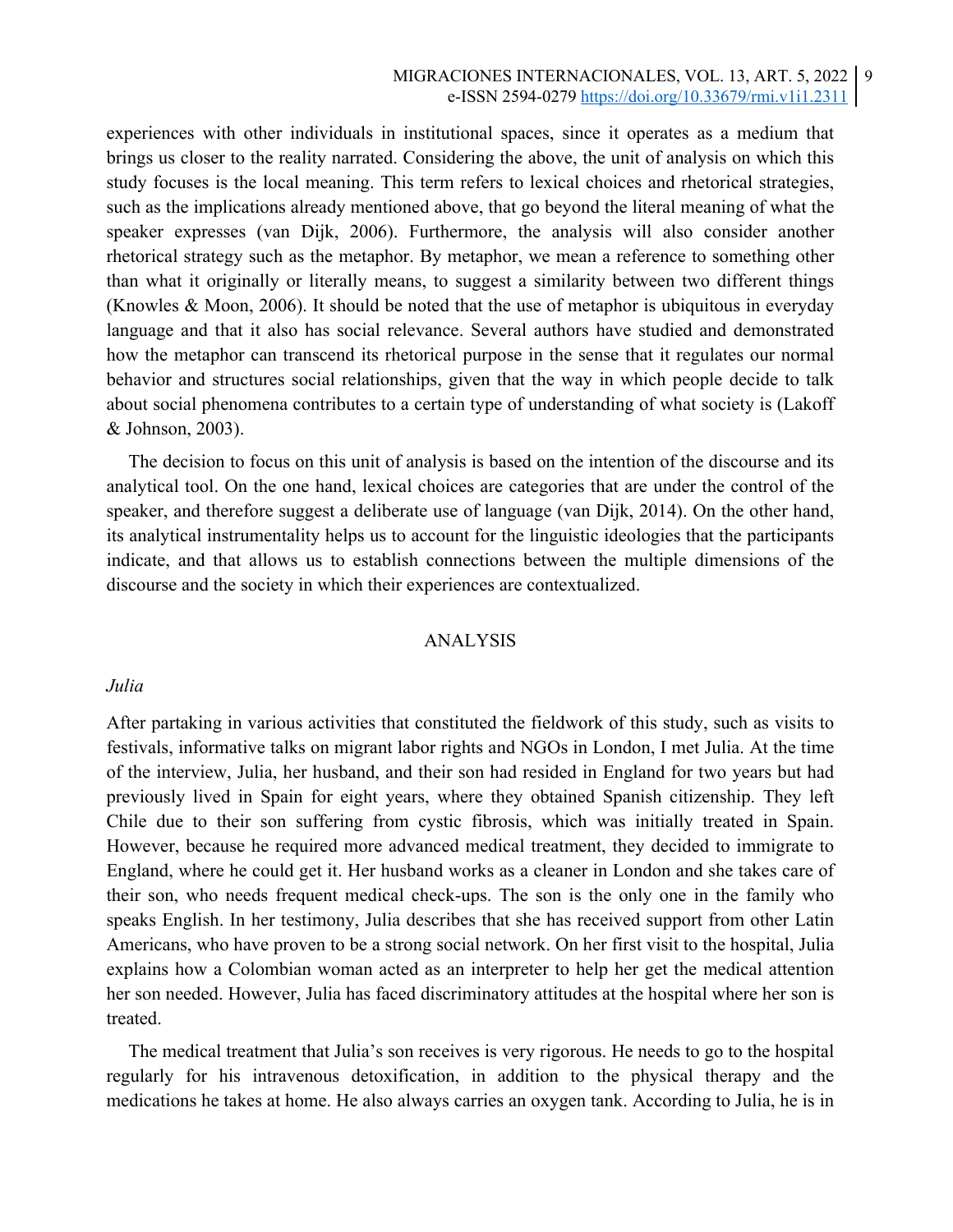that difficult age of adolescence and because he has not followed his treatment, his lung capacity has decreased. She and her son went to the hospital for his medical check-up where they usually receive the help of an interpreter, but in this particular visit they didn't, and in the following excerpt, Julia describes the interaction with the doctor.<sup>3</sup>

[the doctor] asks "why is it so low?" And I tell him "because he has become disobedient" my son interpreting "he has become disobedient with physiotherapy, he's noncompliant with his treatment, he's a bit rebellious" and [the doctor] tells him "oh man, don't do that" [the doctor] began saying things to him and my son listened; I understand English... [the doctor] tells me "this is the age when children commit suicide so don't come crying pointing fingers at me later on," "I told you so" and my son interpreting and the adult doctors who were there told him [the doctor] "why would you tell him that?" So he shocked me, I was shocked by what he told me and I said "Well, but why do you express yourself that way? Why are you telling me that?" I spoke in Spanish and my son interpreting… (J. Silva, personal communication, October 20, 2015).

According to Julia, her son had learned English informally, through the various interactions he had had with the nurses throughout his stay in London, and it is he who interprets for her and her husband in shops and, as we can observe it in the previous extract, in the hospital.

Regarding Julia's testimony, the doctor's attitude, although mediated by her son, is directed at her and is located in a physical space where language and institution elements deserve to be scrutinized in order to understand the social impact on Julia. The power of language is not strictly an inherent characteristic of it but is associated with the speaker's social position, as well as with the situation in which the communicative event occurs (Bourdieu, 1977).

In Julia's narrative, an institutional space such as the hospital is understood as an environment in which there is a hierarchy of identities characterized by the roles played by the social actors described here. Likewise, it is a space in which the doctor occupies a position of authority that is highly significant, given that it is also displayed in his statement on two interrelated levels. The first is the language of interaction which puts Julia at a disadvantage due to her inability to interact in English and counteract such attitudes. The second is because through implication, the phrase, "this is the age when children commit suicide," acts as a prognosis for her child's health. It should be added that this phrase occurred in a context in which, according to Julia, the doctor

<sup>3</sup> Transcription conventions used in interview excerpt (Jefferson, 1984).

| $\gamma$               | Indicate question.                                                  |
|------------------------|---------------------------------------------------------------------|
| $\cdot$ .              | Indicates micropause.                                               |
| $\cdots$               | Indicates editing/omission of text.                                 |
| <b>CAPITAL LETTERS</b> | Indicates high intonation/emphasis.                                 |
| "Text"                 | Indicates words in reported speech (quote).                         |
| Italics                | Indicates words in English (excerpts from interviews) or in Spanish |
|                        | (analysis).                                                         |
| [text]                 | Indicates text insertion by the author.                             |
|                        |                                                                     |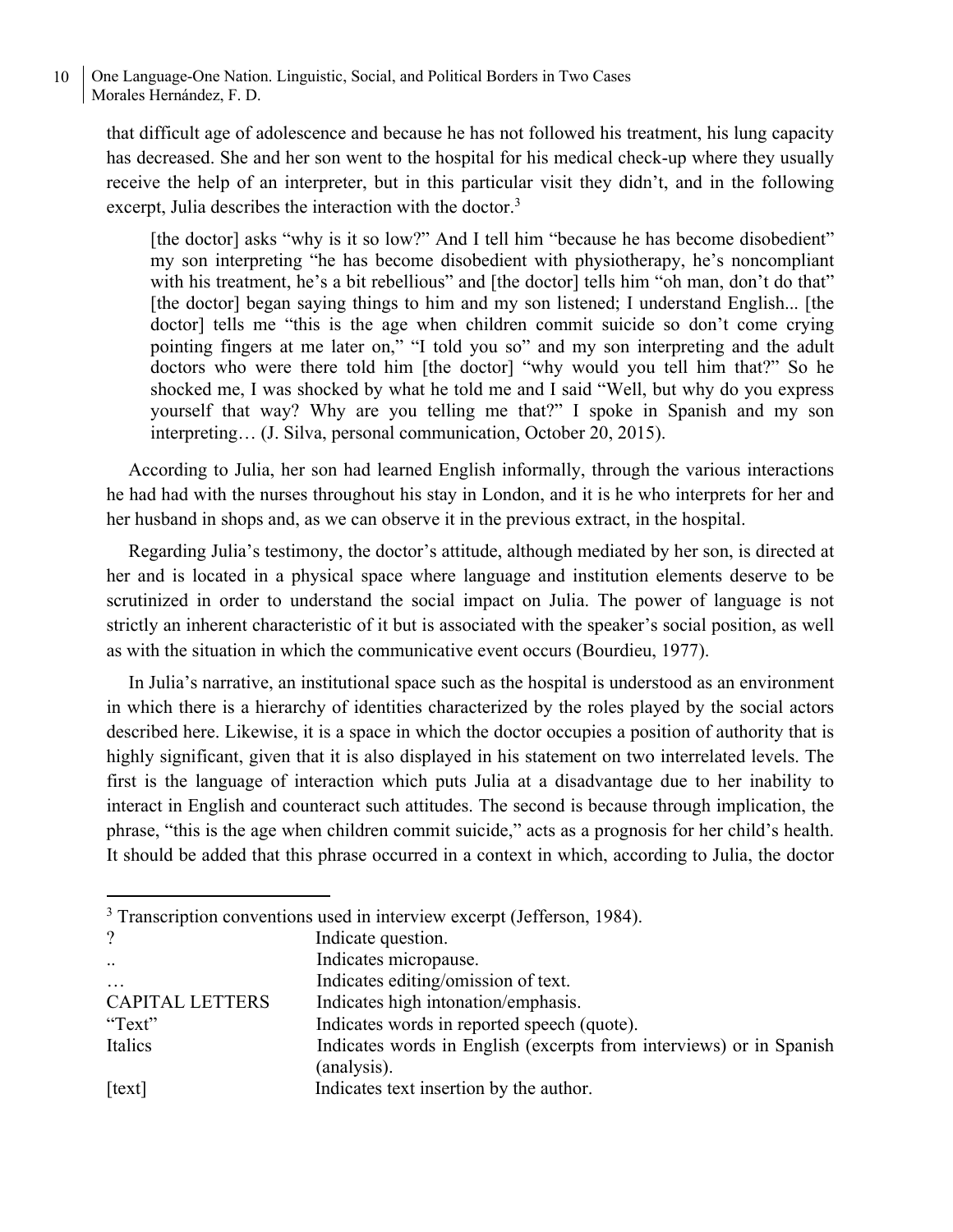repeatedly treated her son with disdain and referred to them as immigrants who only sought to benefit from healthcare services. Both levels hint at the exercise of power in a field of specialists in which they have a discriminatory effect on Julia and silence her voice.

The asymmetrical interaction that Julia reports is not completely isolated from other similar experiences in different institutional spaces that also deserve attention. Other studies have documented insufficient support for translation and interpretation services for non-English speakers, as well as cultural insensitivity from healthcare workers in the United Kingdom (Phillimore, Thornhill, Zahira, Marcianne, & Goodson, 2010). In the same way, Julia's experience reflects what has been reported by other studies in which immigrants who try to access healthcare services face a form of linguistic and gender discrimination, and where their medical needs and that of their children are treated with contempt (Moyer, 2013). In the following excerpt, Julia refers to another incident that happened with a nurse in a different hospital, where her son had to have his blood sugar levels monitored.

We had been in the hospital for about a month, there was a machine there that took the sugar out of my son's blood, and he tells me, he talks to me in English, and I tell him *"no speaking English"*; she tells me, according to my son, she tells me "you have to learn to speak English," and I touch my son's computer that I had open, I put my hands on my son's computer, and she closed shut the computer and said, "YOU HAVE TO LEARN TO SPEAK ENGLISH." That happened to me with a nurse... I accused her, yes I accused her because... she made my son cry too... (J. Silva, personal communication, October 20, 2015)

As we saw earlier, Julia's son interpreted the interaction that she tells us here, in which, she says, the nurse yelled at her telling her that she had to learn to speak English. After reporting the incident to the hospital staff, she requested not to be seen by the nurse. However, her experience denotes an ideology that, although it has been extensively studied, is still relevant due to the aggressive behaviors it can trigger and legitimize. For example, the ideology of 'one-language, one-nation' promotes the idea that linguistic borders coincide with the political-administrative borders of the nation-State, and therefore can regulate how identities are produced in a country that's sometimes thought of as monoglot. Likewise, such an ideology implies that immigrants have a moral obligation and responsibility to learn the language of their new society. Meaning, if people are in England they have to speak English, even though the latter is a multilingual society (Piller, 2016). Julia has tried to comply with the above, however, her attempts to enroll in English classes for two years at an NGO that tends to the needs of Latin Americans have been unsuccessful due to her son's illness, which demands her company at all times, as well as her family being relocated to other London boroughs where they can live.

It should be mentioned that learning the *de facto* language of a host society could have several benefits, which in turn can lead immigrants to a better lifestyle and greater social participation. In fact, as I was able to corroborate in my observations during the fieldwork, Julia needed to learn English. In a coffee shop, Julia asked for a bottle of water by pointing to it, without speaking or responding to the employee who asked if she wanted something else; Julia looked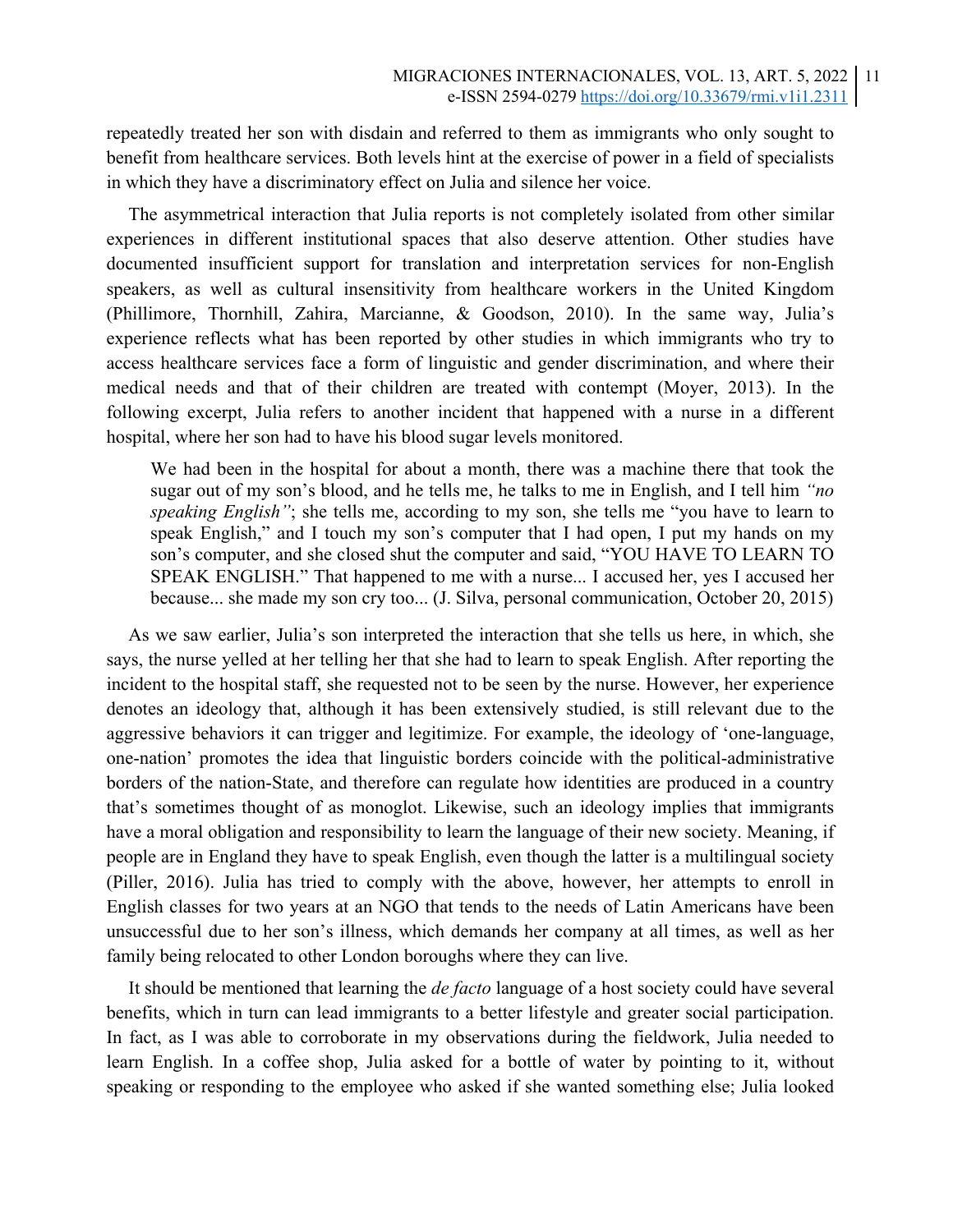away and held out her hand with the money to pay. Learning the language of her new environment could provide her with options such as lessening isolation and social exclusion in spaces and contexts where she can express her needs. However, what is problematic is the financial resources, and as we pointed out earlier, the circumstances in which Julia intends to learn it. In other contexts, various researchers have discussed the challenges and diverse needs that can motivate or hinder an immigrant's learning of a new language.

In the United States, McHugh and Doxsee (2018) have shed light on family responsibilities and the changing work schedules of immigrants and refugees, which hinder their chances of becoming fluent English speakers. Something similar has been reported in England. Through the Department for Communities and Local Government (DCLG), Foster and Bolton (2018) report that the government has wanted to offer new ways of teaching basic English to people who find integration challenges, but have pointed out that such courses are not suitable for their needs, given that they are located too far from their homes or that they lack the infrastructure which as consequence is not conducive to a hands-on learning environment. In addition to the failure of the government's proposed policies, Julia's opportunities to learn English are very limited. The NGOs that cater to the needs of Latin Americans in London offer free English classes, but only twice a week (House, 2018). Therefore, for Julia to learn English, she has to deal with a series of personal circumstances, as well as political and structural factors that both hinder her learning and have an impact on her social reality.

Julia's experience resembles that of many other Latin Americans, who seek to meet their needs through the help of NGOs focused on the challenges they face in London, in the sense that they seek to meet their needs through the help of NGOs that focus on the challenges they face in London. As noted before, NGOs have proven to be a valuable source of information by providing advice on social assistance, housing, and immigration law in Spanish. This last one is very useful to clarify issues and help with legal procedures carried out by Latin Americans who not only don't speak English but are also unfamiliar with the laws and policies of a specialized language, as we will see in the following case.

## *Sara*

Sara's life story reflects the complexities of obtaining citizenship in England, as well as the motivations and circumstances in which she migrated to that city. Sara met and married an Englishman in Mexico, with whom she had a daughter, but divorced him after five years. The daughter obtained dual citizenship while they lived in Mexico. Sara recounts that her daughter began dealing with health issues but her treatments were too expensive for her so she got help from her cousin for a while before he couldn't continue to support them because it was financially burdensome. As Sara continued to seek help, she went to the British Consulate in Mexico City, where she was advised to go to England, where her daughter had the right to receive medical attention due to her nationality.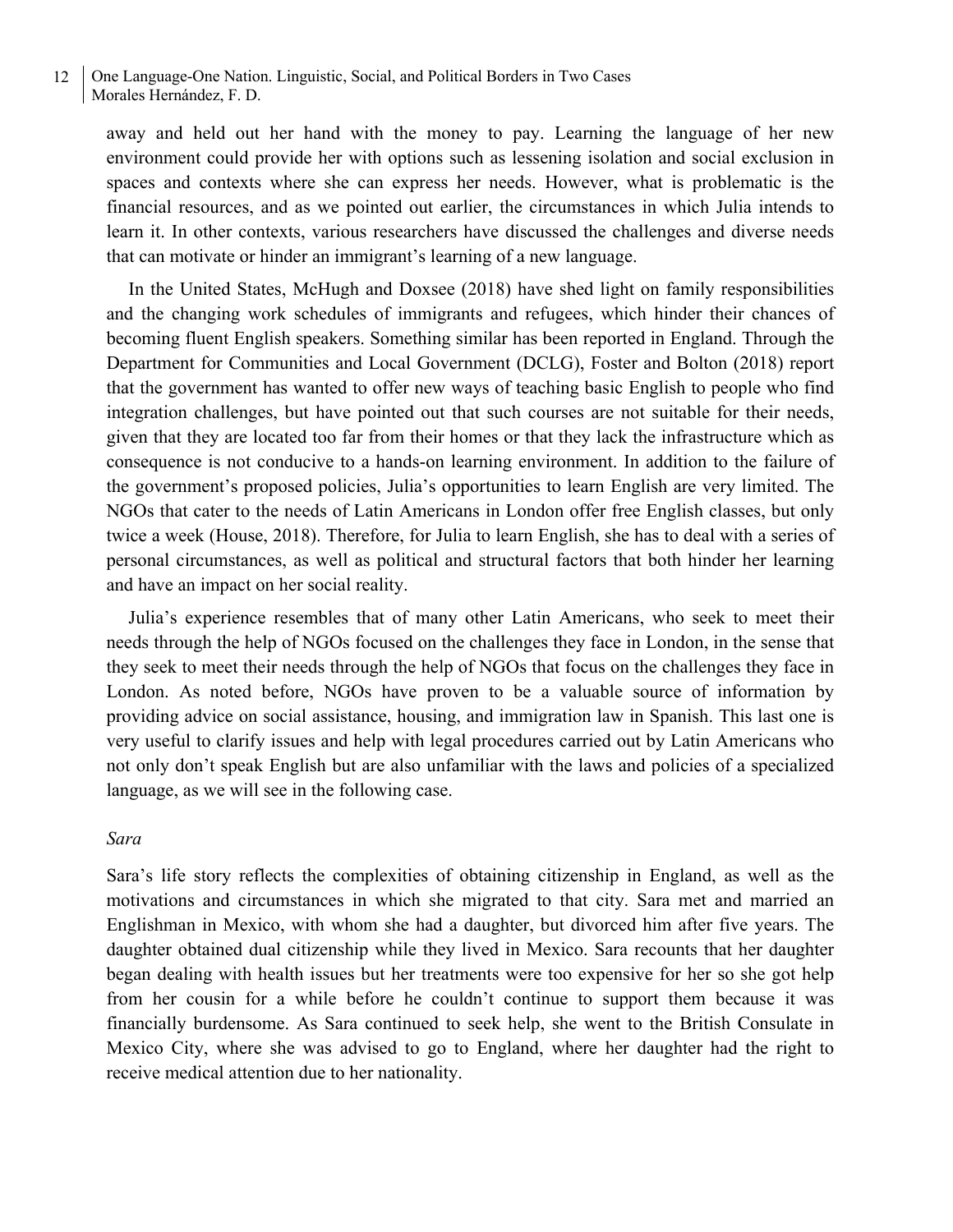Before moving to England, Sara had basic knowledge of English but did not have contacts that could offer her accommodation or inform her about immigration laws. Her daughter received the medical attention she needed, but they did not have a permanent place to stay, so she and her daughter stayed in hostels or in the living rooms of Spanish nationals they had met in London. However, the people who hosted them eventually returned to their home country, forcing Sara and her daughter to sleep on the streets. Below is a description that will help us contextualize Sara's life story, in order to better understand the subsequent analysis of linguistic ideologies and their consequences.

I asked Social Services for help and they denied it, they always talked to me with laws, always, I did not find help as a single mother in this country, even though they knew my immigration application was already sent, it was not easy for me; They always told me that she was the English girl and I was the Mexican… (S. Robles, personal communication, November 10, 2015)

In this short excerpt, Sara describes her experience when applying for social housing assistance, which she was finally able to get with the help of a person of Spanish nationality. However, this narrative illustrates an experience of exclusion. While not all cultural distinctions are essentially exclusive, in this context, Sara's narrative points to both the contemporary complexity of obtaining citizenship associated with nationality and the delineation of boundaries between those who are citizens of the state and those who are not, which in turn differentiates who has rights and who doesn't. As Sara was later able to confirm, she could have been legally separated from her daughter due to the precarious situation in which they lived. Relocating to a new country calls for learning new regulations, and Sara's limited knowledge of English influenced her experiences, as we'll see below.

I had to fight for my daughter physically and I didn't let them take her away from me; They were already calling Social Services because they said that I was putting my daughter at risk, by me not being well, by not giving her a good home, food, and everything, right? They had to make sure that my girl was not being affected by anything and that I was taking good care of her... that... everything I have as a mother, to take care of her, so I no longer knew what to say, what things could be used against me… I did not know the language to be able to defend myself, to be able to explain things correctly, I did not… NOW I know that there are translators [*sic*] they didn't offer me translators or anything, so I tried to defend myself with what I knew of English, right? and it was very frustrating… (S. Robles, personal communication, November 10, 2015).

In this excerpt, Sara describes an asymmetric linguistic interaction with municipal workers. She recounts how she did not have access to an interpreter, who could have helped explain why she was applying for housing assistance, in a situation where a worker tried to take her daughter away from her and told her that she would be placed in foster care. In these circumstances, language is represented by Sara not only as a vessel of communication but as an instrument to defend herself against what she describes as aggression. For example, the metaphorical representation of language as a shield, *I did not know the language to be able to defend myself*,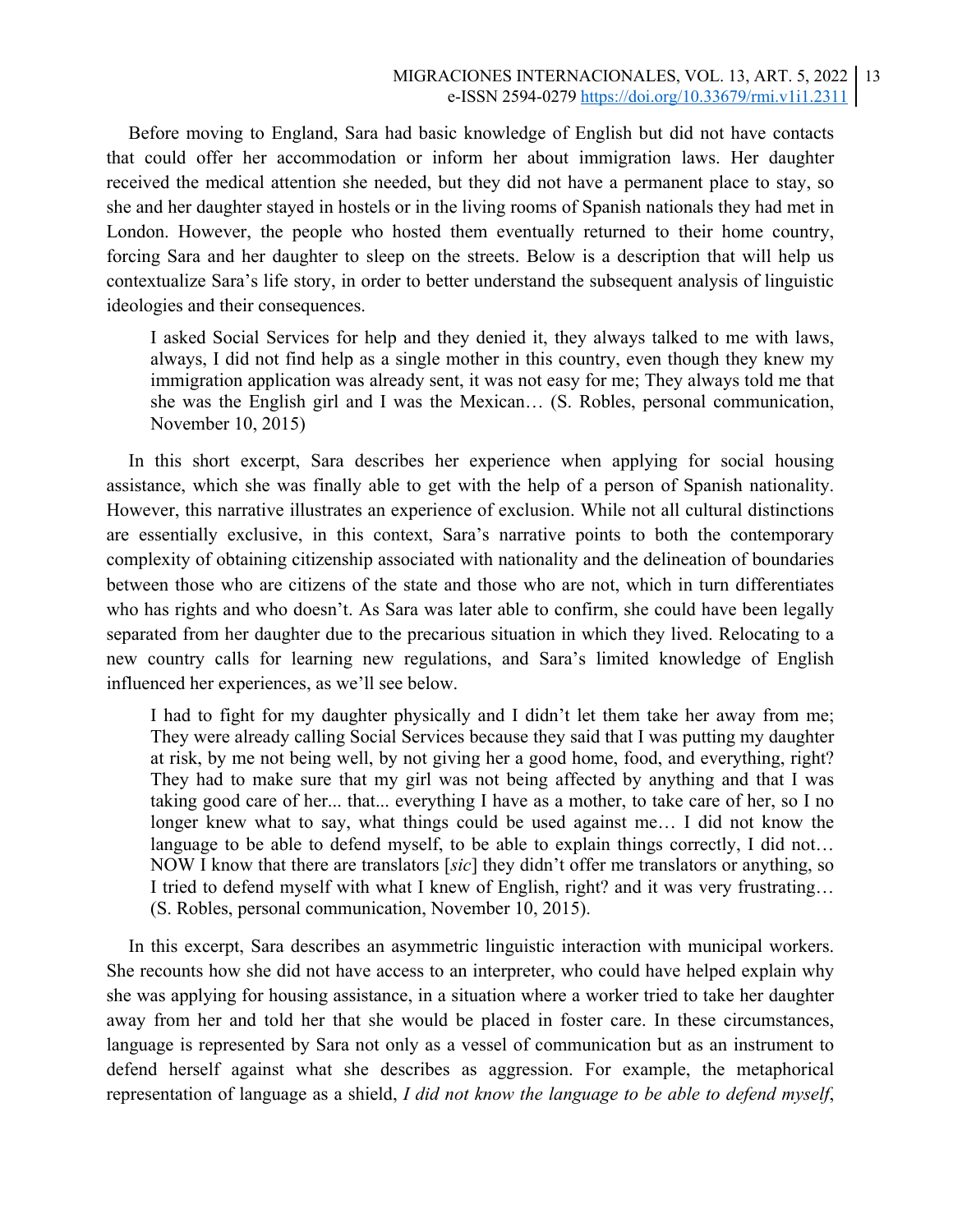acquires social relevance in the situation described, in the sense that the expression indicates that the knowledge of the language as a tool that allows her to protect herself and her daughter, in an event that Sara hints at as threatening due to fear of losing her.

In addition, the fact that Sara can explain her situation and her need for support to get housing in a "correct" way in a language that she does not speak has implications for its use in context. Sara's experience is interpreted as communicative competence in which the speakers choose particular ways of speaking with specific social functions, whose impact and purpose depend on the spaces inhabited by the interactants (Rampton, 2006). That is, describing a robbery to a friend or a police officer involves the use of a particular register, and therefore the result will vary. In a space that is regulated by the State and with uncertain immigration status, the suitability of Sara's speech becomes crucial, since her ability to explain herself in English does not seem to be strictly associated with her knowledge of the language, rather, it is associated with her material reality. Meaning, the frustration at inadequately describing her situation, coupled with *I no longer knew what to say, what things could be used against me*, have the implication that Sara could not have had access to the contextual meaning of a register, in particular one that articulates and materializes regulations put into effect in her new social environment, and that could have separated her from her daughter.

Sara's testimony suggests that she faced an ideology of 'one-language, one-nation'; that is, a monoglot and specialized ideology that places her in a disadvantaged social position and that could have exacerbated her frustration at that moment. As the interview progresses, Sara points out that she finally got housing for herself and her daughter, but her visa application was still under review. As mentioned, this process lasted five years, during which Social Services sent her letters that I had access to and that notified her that she would no longer receive housing. At first, Sara explained to the social workers that her visa was still pending and that it had not been denied. Later, Social Services coordinators called Sara to meetings, in which she explained that she would not leave the country until the UK Home Office issued a letter of deportation.

Everything was in English, everything in English, even though they also have interpreters [*sic*]... they didn't offer them to me and... and they said that they could understand me well, but I know that I made many mistakes and that I couldn't express myself as I would have liked to, I had many doubts, many questions, and I couldn't... I couldn't do it, right? ... (S. Robles, personal communication, November 10, 2015).

In the excerpt above, Sara answers my question about the language in which the meetings with the coordinators were held and again reports not having received help from an interpreter. The failure of providing an interpreter has a vertical effect on Sara's social identity, which is articulated through two intertwined aspects in a situation that hints at inequality. The first aspect is her lack of expertise to communicate her ideas, "I couldn't express myself as I would have liked to," which carries an implication that points out how her agency is undermined and how her communicative needs are silenced within the Social Service offices. These offices are the space in which the power of language, as we saw in the case of Julia, is revealed through the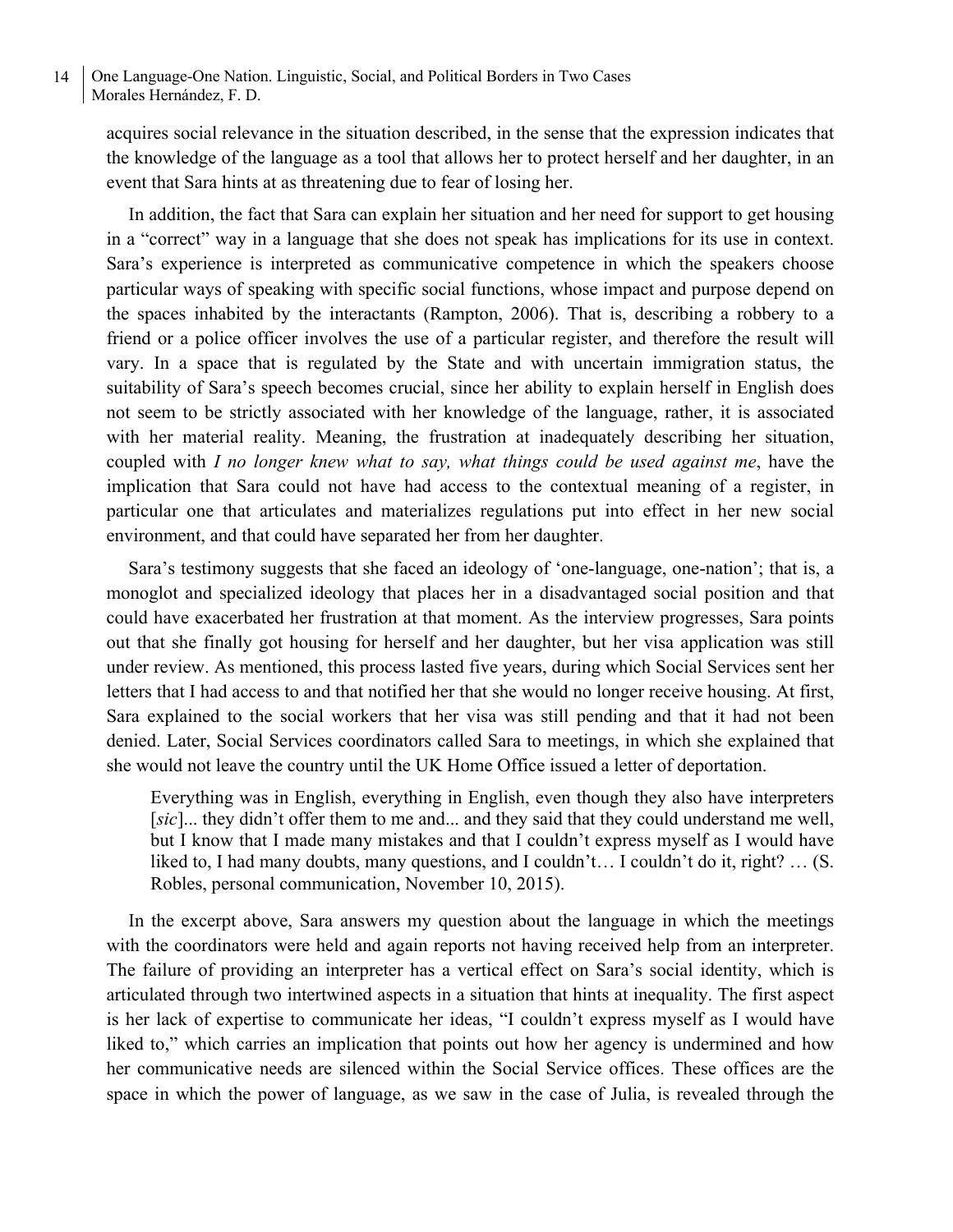social position of the interactants, which are implicitly described here. That is to say, the event narrated by Sara is situated in a state institution that is politically regulated and in which her use of language, the way it's used as well as the substance of her speech, depend on her social position that may or may not give her access to the language of institutions (Bourdieu, 2003).

The second aspect is that it's a monoglot ideology, in which a language is treated as homogeneous, uniform and that includes all social domains as a neutral vessel of communication (Spotti, 2011). This ideology is revealed in the phrase *I had many doubts, many questions.* Both her lack of communication skills and a monoglot ideology point to the relevance of variations in the meanings and social functions of a particular register. In other words, as we saw earlier, by not having an interpreter, Sara was unable to clarify her doubts, the consequences of which go beyond a communicative event in a place vested with a strong political and legal burden. Her experience is echoed by those of other women in various areas in the United Kingdom. For example, a study conducted in a school setting reports how Bengali-speaking immigrant mothers from Bangladesh did not address English-speaking teachers out of shame (Blackledge, 2000). In addition, in this same context, the consequences of the ideology of 'one-language, one-nation,' materialized in the lack of translation and the absence of an interpreter when one of the mothers received a letter describing her daughter's need for regularization classes (Blackledge, 2000).

Sara narrated that her visa was finally granted for humanitarian reasons, which is valid for six years, after which she applied for the United Kingdom's Indefinite Leave to Remain visa. However, her application was rejected because the lawyer handling her application submitted the wrong paperwork, something Sara found out about through a letter from the United Kingdom Home Office. According to Sara, the lawyer didn't keep her up to date with her visa application process, even when Sara tried contacting her, to avoid any misunderstanding, through text messages and emails written by her daughter, who for all this time has had education in English. At the time of the interview, Sara had requested an extension of her visa and was still awaiting a response from the Migration Institute, which has been a process that she has carried out with the help of a Spanish-speaking lawyer who works as a volunteer in an NGO located in London.

I came to this NGO and met Marcos, who knows about immigration, and began to give me advice about immigration, but practically I am the one representing myself before Immigration. He advises me, helps me, guides me; he helps me write the letters and everything, so I have a little more knowledge and thanks to the support that I found there, that helps Latinos, and I felt a weight was completely lifted off my shoulders because before I felt totally alone… (S. Robles, personal communication, November 10, 2015).

In our conversations at coffee shops and at home with her daughter, before and after the interview, Sara demonstrated the ability to communicate in English. During a visit from her daughter's friend, Sara greeted him and introduced him to me in English, as well as explaining to him why I was at her house and how we had met. The three of us continued the conversation in English for more than thirty minutes, in which we touched on, among other things, the high cost of living in London, at the same time she interacted with her daughter fluently in the same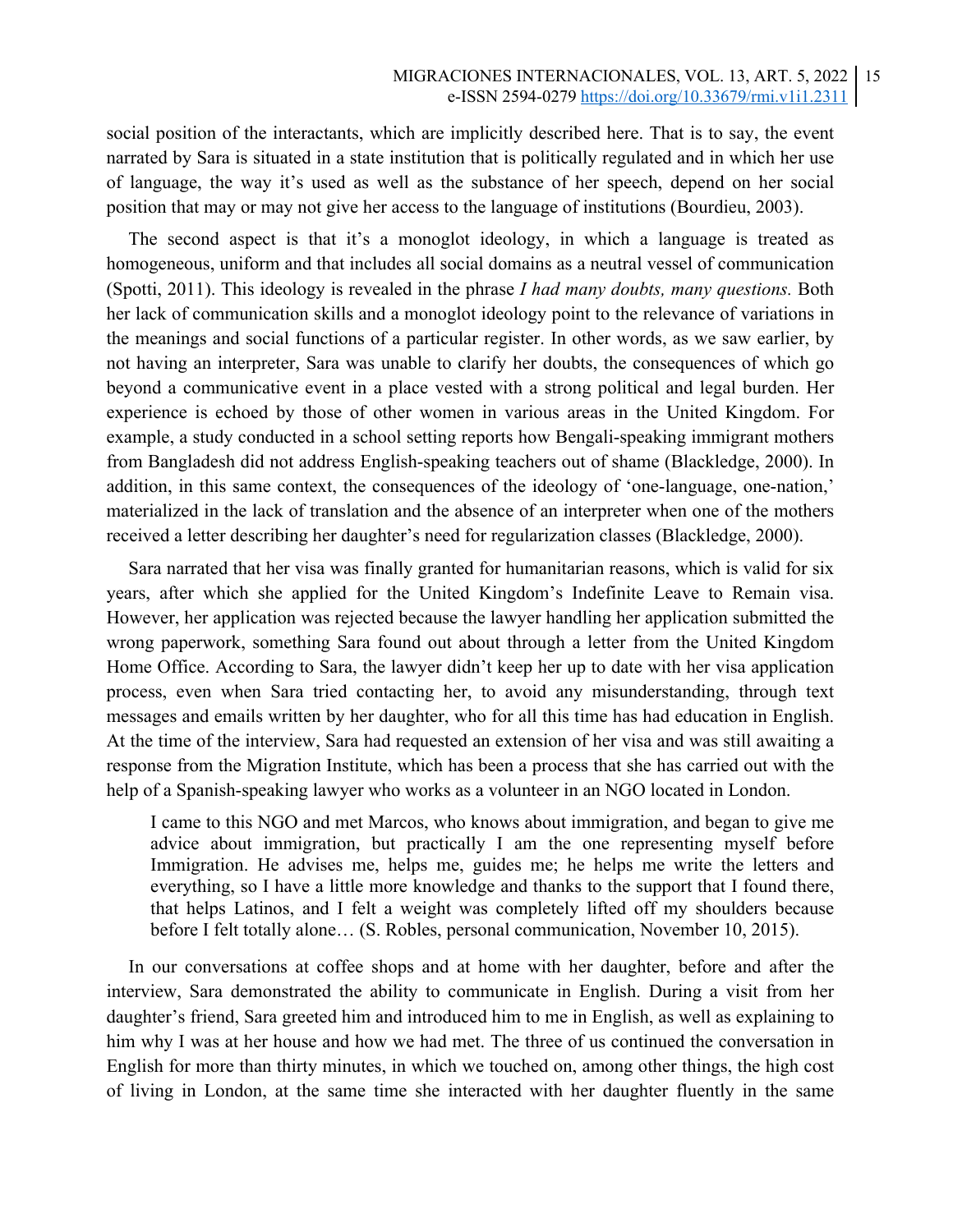language. However, Sara's previous testimony, despite the circumstances of her immigration status, reveals a sense of relief, in which language works as a mechanism that allows her to make sense of her reality when faced with specialized and cryptic legal discourse. In this context, receiving help to write letters addressed to the United Kingdom Home Office continues to highlight, on the one hand, the aforementioned monoglot ideology in which state institutions ignore the linguistic diversity of their society and permeate all social domains as an apparent neutral communication vessel (Blackledge, 2009).

On the other hand, the specialized register that Sara came across, and could not have had easy access to, shows up with socially and politically significant consequences. The specificity of legal language influences social behavior, and lack of access to it can hide information about rights or lead to marginalization. For Sara, receiving information and legal advice in Spanish has improved her understanding of the immigration laws that impact her daily life and that may affect her permanence in England. In my last conversations and correspondence with her, the UK Home Office had not yet refused or confirmed the extension of her visa.

### **CONCLUSIONS**

Not mastering the official language of a receiving society is associated with social behaviors that are usually valued negatively, and that can also lead to situations of social exclusion. In addition, as we have seen, not knowing the language of state institutions can generate uncertainties, which in the case analyzed have put at risk the family integrity of the participants, whose experiences are included here. In this sense, the first research question can be answered by arguing that language has a close relationship with the construction of the nation-State, in a context of migration in which language can become an instrument of both physical and symbolic violence. In other words, the use of a single language hints at a nationalist ideology that builds borders and promotes patterns of social stratification by constructing marginal social identities. It is also worth highlighting the role of *Casa Latinoamericana*, which is the NGO that tends to the linguistic and legal needs of Latin American migrants residing in London. The information and services it provides seek to solve the limited access to information in the migrants native tongue, realities that other institutions such as the Coalition of Latin Americans in the United Kingdom also seek to address (CLAUK, 2015). To some extent, Julia and Sara's linguistic and migration experiences shed light on some aspects of the social reality in which other Latin Americans live. Likewise, their experiences allow us to answer the second research question, by arguing that the links with said NGO function as part of a social capital that is made accessible to the participants of this study, who have a more limited one, to tend to them and help them deal with the social inequalities and political exclusions they face.

Based on the experiences reported by the two interviewed participants, I consider that the analysis of this article contributes to the understanding of the impact of linguistic ideologies in the construction of our social reality. Julia and Sara's experiences are captured and analyzed through two life stories and a sociocognitive approach, that respectively allow the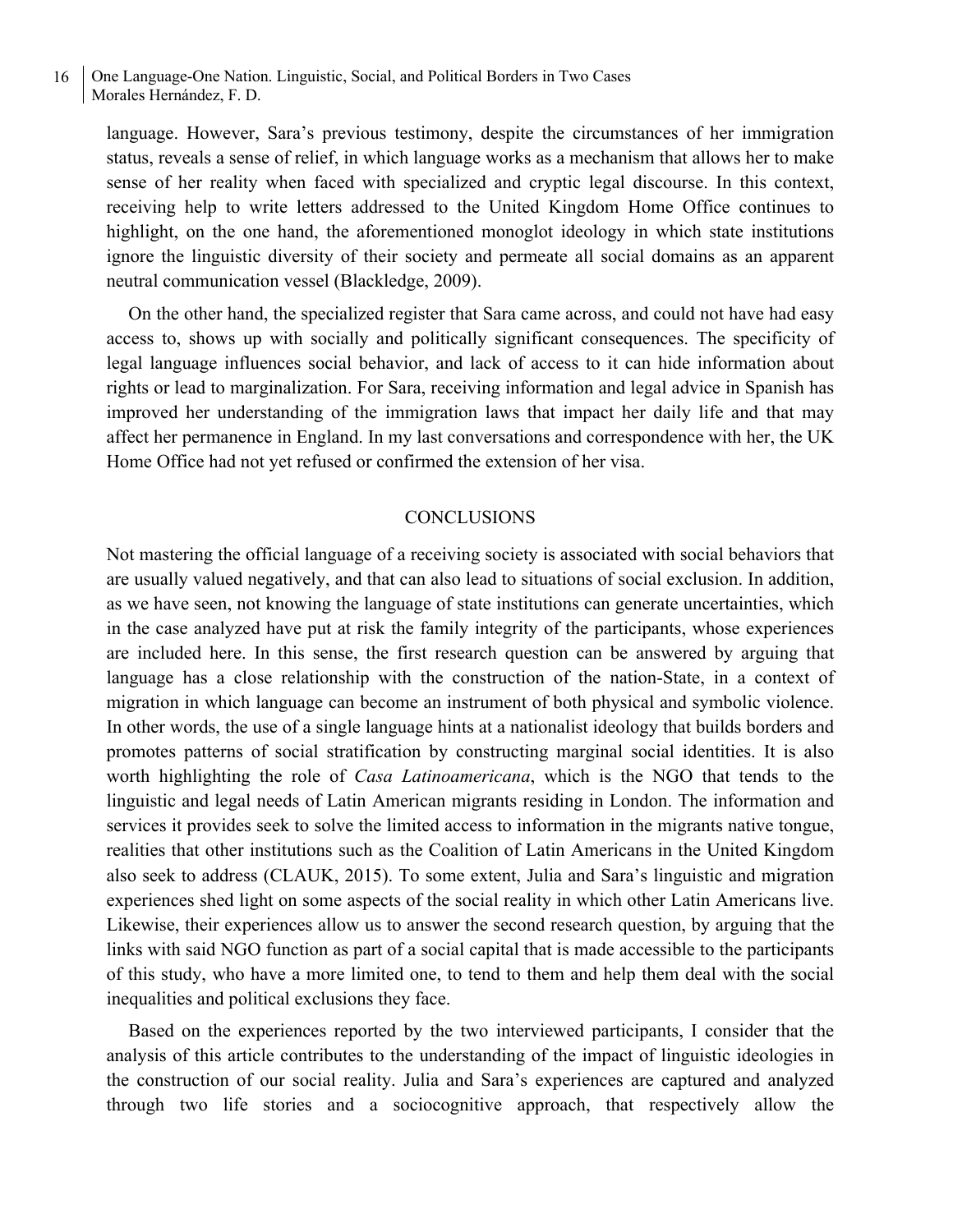contextualization and problematization of the use of the *de facto* language that can create a place of tension that people with linguistic resources specific to their social and migratory trajectory enter. In this sense, it becomes pertinent to study the linguistic needs and experiences of migrants from an ethnographic and sociolinguistic perspective to seek to articulate linguistic policies that are sensitive to people's realities and that are inclusive in a destination society.

Translation: Érika Morales.

### REFERENCES

- Refugee Action. (2016). *Let refugees learn*. *Challenges and opportunities to improve language provision to refugess in England.* London: Author. Retrieved from http://www.refugeeaction.org.uk/wp-content/uploads/2016/11/letrefugeeslearnfullreport.pdf
- Atkinson, R. (2002). The Life story interview. In J. A. Holstein & J. F. Gubrium (Ed.), *Handbook of Interview Research. Context and Method* (pp. 121-140). London: Sage Publications.
- Blackledge, A. (2000). Monolingual Ideologies in Multilingual States: Language, Hegemony and Social Justice in Western Liberal Democracies. *Estudios de Sociolingüística*, *1*(2), 25-45.
- Blackledge, A. (2009). Being English, speaking English: Extension to English language testing legislation and the future of multicultural Britain. In G. Hogan, P. Stevenson, & C. Mar-Molinero (Eds.), *Discourses on Language and Integration. Critical Perspectives on Language, Testing Regimes in Europe* (pp. 83-108). Amsterdam/Philadelphia: John Benjamins Publishing Company.
- Block, D. (2006). *Multilingual Identities in a Global City*. London: Palgrave MacMillan.
- Block, D. (2017). Social class in migration, identity and language research. In S. Canagarajah, *The Routledge Handbook of Migration and Language* (pp. 133-148). Abingdon/New York: Routledge.
- Blommaert, J. (1999). The debate is open. In J. Blommaert (Ed.), *Language ideological debates* (pp. 1-38). Berlin/New York: Mouton de Gruyter.
- Blommaert, J. (2010). *The Sociolinguistics of Globalization*. Cambridge: Cambridge University Press.
- Blommaert, J., & Verschueren, J. (1992). The Role of language in European Nationalist Ideologies. *International Pragmmatic Association. Pragmatics*, *2*(3), 335-375.
- Bourdieu, P. (1977). The Economics of Linguistic exchanges. *Social Science Information*, *16*(6), 645-668.
- Bourdieu, P. (2003). *Language and Symbolic Power*. Cambridge: Cambridge University Press.
- Coalicion de Latinoamericanos en el Reino Unido (CLAUK). (2015). *Recognition* [Web page]. Retrieved from www.clauk.org.uk
- Codó, E. (2013). Trade Unions and NGOs Under Neoliberalism: Between Regimenting Migrants and Subverting the State. In A. Duchêne, M. Moyer, & C. Roberts (Eds.), *Language,*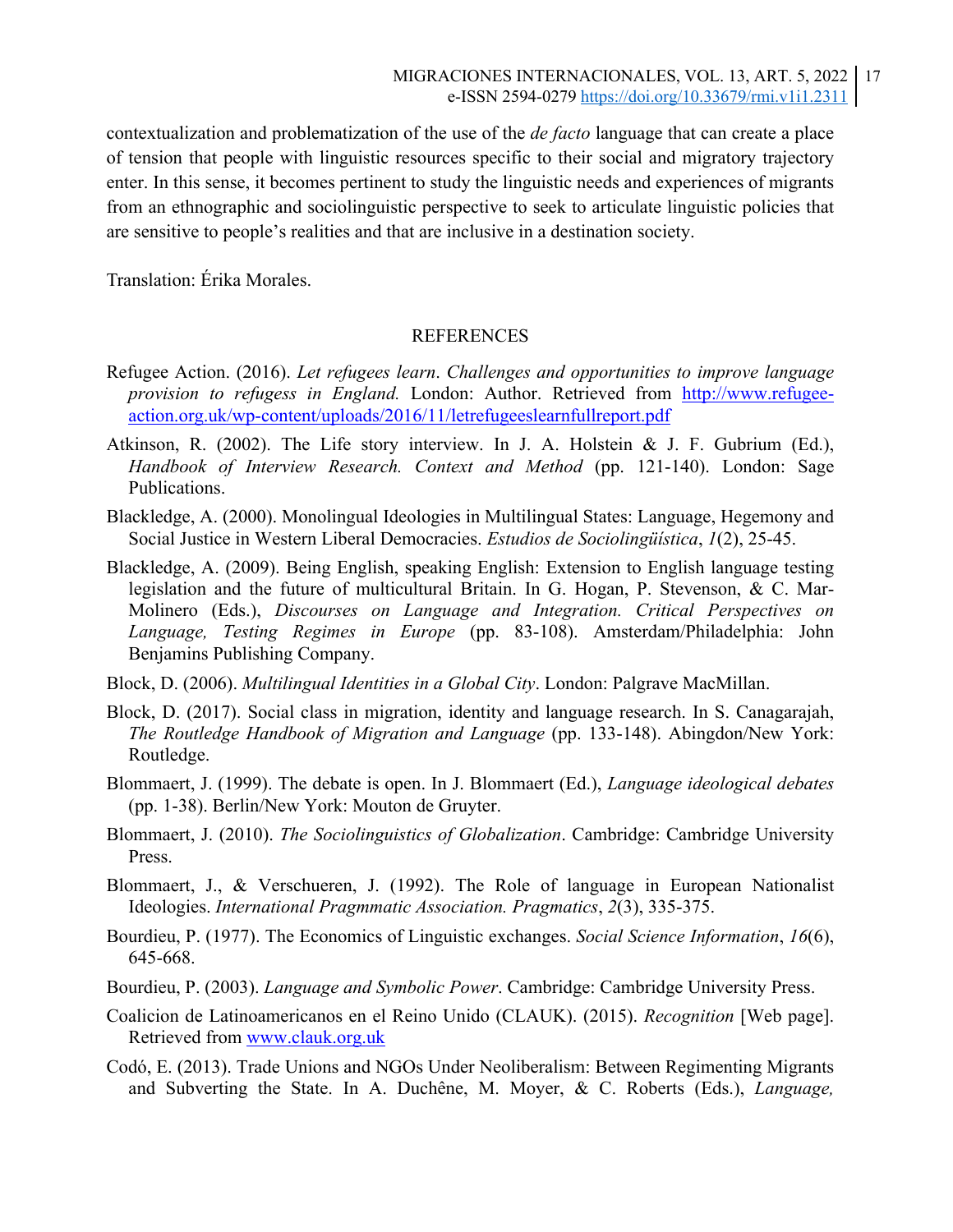*Migration and Social Inequalities. A Critical Sociolinguistic Perspective on Institutions and Work* (pp. 25-55). Bristol: Multilingual Matters.

- Crawford, J. (2000). *At War with Diversity. Language Policy in an Age of Diversity*. Bristol: Multilingual Matters.
- De Fina, A., & Georgakopoulou, A. (2012). *Analysing Narrative. Discourse and Sociolinguistic Perspectives*. Cambridge: Cambridge University Press.
- Foster, D., & Bolton, P. (2018, April 25). *Adult ESOL in England* (Briefing Paper, No. 7905). House of Commons Library. Retrieved from http://researchbriefings.files.parliament.uk/documents/CBP-7905/CBP-7905.pdf
- Granada, L. A. (2013). *Latin Americans in London: language, integration and ethnic identity*. [Doctoral Thesis, Aston University]. Retrieved from https://publications.aston.ac.uk/id/eprint/24402/1/Granada\_Ana\_Lucila\_2014.pdf
- Harvey, D. (2005). *A brief history of neoliberalism*. New York: Oxford University Press.
- Hua, Z., & Wei, L. (2016). Transnational experience, aspiration and family language policy. *Journal of Multilingual and Multicultural Development*, *37*(7), 655-666.
- Jefferson, G. (1984). On the organisation of Laughter in Talk about Troubles. In M. Atkinson & J. Heritage (Eds.), *Structure of Social Action: Studies in Conversation Analysis* (pp. 346-369). Cambridge: Cambridge University Press.
- Jokisch, B. (2014). *Ecuador: From Mass Emigration to Return Migration?* Washington, D.C: Migration Policy Institute. Retrieved from http://migrationpolicy.org/article/ecuador-massemigration-return-migration
- Knowles, M. & Moon, R. (2006). *Introducing Metaphor*. New York: Routledge.
- Kroskrity, P. (2004). Language Ideologies. In A. Duranti (Ed.), *A Companion to Linguistic Anthropology* (pp. 496-605). Oxford: Blackwell Publishing.
- Lacque, E. C. (2011). Immigration Law and Policy: Before and After September 11, 2001. *Social Sciences Journal*, *10*(1), 24-34.
- Lakoff, G., & Johnson, M. (2003). *Metaphors we live by*. Chicago: University of Chicago Press.
- Linde, C. (1993). *Life Stories. The creation of Coherence*. New York: Oxford University Press.
- Márquez Reiter, R., & Martín Rojo, L. (2015). The Dynamics of (Im)mobility. (In)Transient Capitals and Linguistic Ideologies among Latin American migrants in London and Madrid. In R. Márquez Reiter & L. Martín Rojo (Eds.), *A Sociolinguistics of Diaspora: Latino Practices, Identities and Ideologies* (pp. 83-101). New York: Routledge.
- Martín Rojo, L. (Dir.). (2002). ¿*Asimilar o integrar? Dilemas ante el multiligüismo en las aulas*. Madrid: Solana e Hijos.
- Mas Giralt, R. (2017). Onward Migration as a Coping Strategy? Latin Americans Moving from Spain to the UK post-2008. *Population, Space and Place*, *23*(3), 1-12.
- McHugh, M., & Doxsee, C. (2018). *English Plus Integration. Shifting the Instructional Paradigm for Immigrants Adult Learners to Support Integration Success*. Washington, DC*:*  Migration Policy Institute. Retrieved from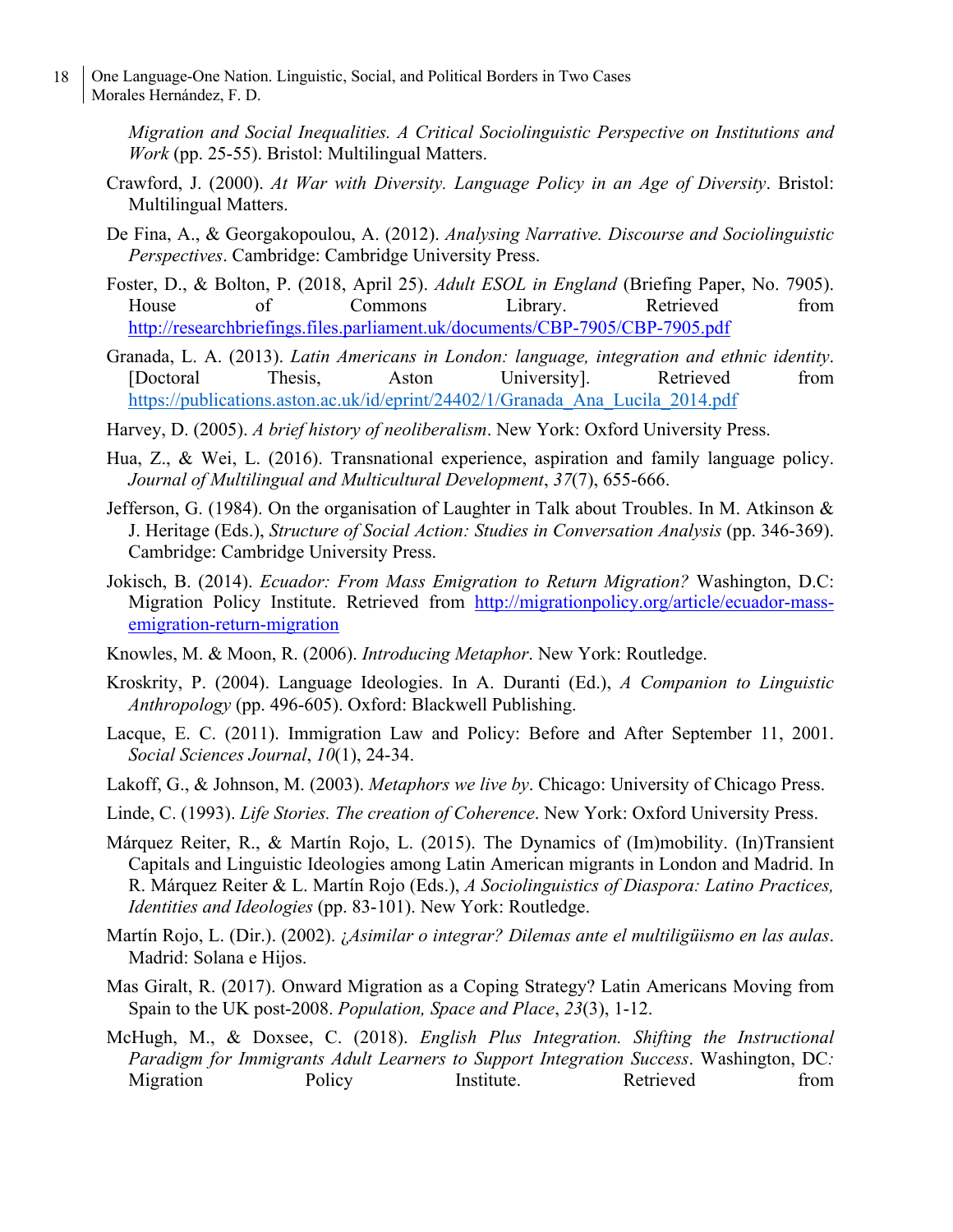https://www.migrationpolicy.org/sites/default/files/publications/AdultEd\_EnglishPlusIntegrati on Final.pdf

- McIlwaine, C. (2011). Theoretical and Empirical Perspectives on Latin American Migration across Borders. In C. McIlwaine (Ed.), *Cross-Border Migration among Latin Americans: European Perspectives and Beyond* (pp. 1-17). New York: Palgrave McMillan.
- McIlwaine, C. (2015). Legal Latins: Creating Webs and Practices of Immigration Status among Latin American Migrants in London. *Journal of Ethnic and Migration Studies*, *41*(3), 493- 511.
- McIlwaine, C., & Bunge, D. (2016). Towards visibility: The Latin American community in London. London: Trust for London/Queen Mary University of London. Retrieved from https://trustforlondon.fra1.cdn.digitaloceanspaces.com/media/documents/Towards-Visibilityfull-report\_QqkSbgl.pdf
- Milani, T., & Johnson, S. (2010). Critical Intersections: Language ideologies and media discourse. In S. Johnson & T. Milani (Eds.), *Language Ideologies and Media Discourse: Texts, Practices, Politics* (pp. 3-14). London: Continuum.
- Moyer, M. (2013). Language as a Resource. Migrant Agency, Positioning and Resistance in a Health Care Clinic. In A. Duchêne, M. Moyer, & C. Roberts (Eds.), *Language, Migration and Social Inequalities. A Critical Sociolinguistics Perspective on Institutions and Work* (pp. 196- 224). Bristol: Multilingual Matters.
- Padilla, B., & Peixoto, J. (2007). *Latin American Immigration to Southern Europe*. Washington, D.C.: Migration Policy Institute. Retrieved from http://www.migrationpolicy.org/article/latinamerican-immigration-southern-europe
- Patiño Santos, A., & Márquez Reiter, R. (2019). Banal Interculturalism: Latin Americans in Elephant and Castle, London. *Language and Intercultural Communication*, *19*(3), 227-241.
- Pavlenko, A. (2007). Autobiographic Narratives as data in Applied Linguistics. *Applied Linguistics*, *28*(2), 163-188.
- Phillimore, J., Thornhill, J., Zahira, L., Marcianne, U., & Goodson, L. (2010). *Delivering in an Age of Superdiversity: West Midlands Review of Maternity Services for Migrant Women.*  Department of Health/University of Birmingham.
- Piller, I. (2016). *Lingusitic Diversity and Social Justice. An Introduction to Applied Linguistics*. New York: Oxford University Press.
- Rampton, B. (2006). *Language in Late Modernity: Interaction in an Urban School*. Cambridge: Cambridge University Press.
- Reina, M., & Zuluaga, S. (2012). The Impact of Globalization on Latin America: The Case of Colombia. *Task Force Papers*. Center of Hemispheric Policy-University of Miami.
- Sallabank, J. (2011). Language Endangerment. In R. Wodak, B. Johnstone & P. Kerswill (Eds.), *The Sage Handbook of Sociolinguistics* (pp. 496-512). London: Sage Publication.
- Sapiro, G. (2010). *Sociology is a Martial Art: Political Writing by Pierre Bourdieu*. New York: The New Press.